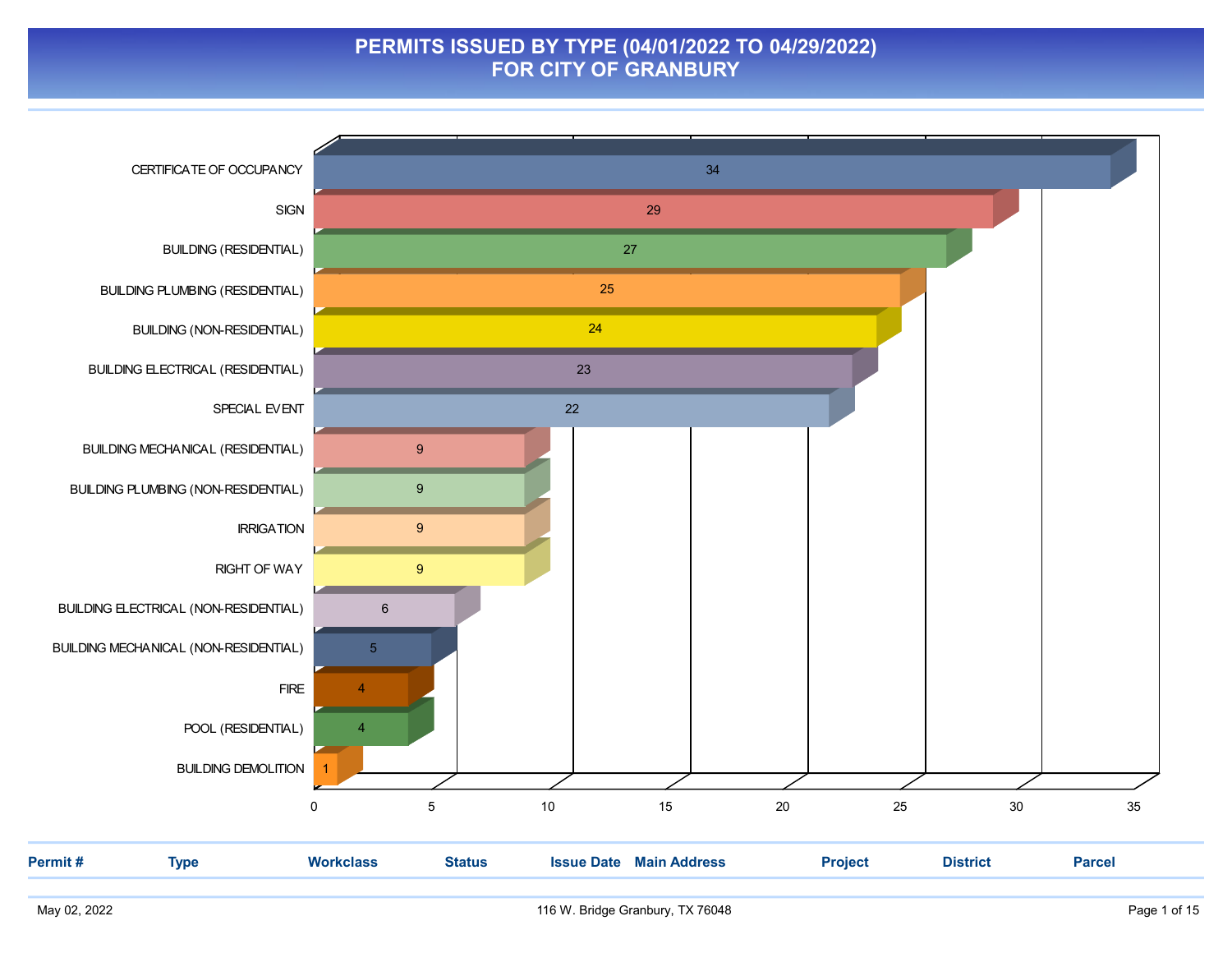| Permit#                           | <b>Type</b>                          | <b>Workclass</b>  | <b>Status</b> |            | <b>Issue Date Main Address</b>                  | <b>Project</b> | <b>District</b>  | <b>Parcel</b> |
|-----------------------------------|--------------------------------------|-------------------|---------------|------------|-------------------------------------------------|----------------|------------------|---------------|
| <b>BUILDING (NON-RESIDENTIAL)</b> |                                      |                   |               |            |                                                 |                |                  |               |
| BLDC-015483-2022                  | <b>Building</b><br>(Non-Residential) | Alteration/Repair | <b>Issued</b> | 04/07/2022 | 600 E Us Highway 377,<br>Granbury, TX 76048     |                | City of Granbury | R33890        |
| BLDC-015514-2022                  | <b>Building</b><br>(Non-Residential) | Roof              | <b>Issued</b> | 04/08/2022 | 917-923 Charterhouse Cir.<br>Granbury, TX 76048 |                | City of Granbury | R91761        |
| BLDC-015503-2022                  | <b>Building</b><br>(Non-Residential) | Roof              | <b>Issued</b> | 04/08/2022 | 809-815 Charterhouse Cir,<br>Granbury, TX 76048 |                | City of Granbury | R91761        |
| BLDC-015502-2022                  | <b>Building</b><br>(Non-Residential) | Roof              | Issued        | 04/08/2022 | 949-955 Charterhouse Cir,<br>Granbury, TX 76048 |                | City of Granbury | R91761        |
| BLDC-015511-2022                  | <b>Building</b><br>(Non-Residential) | Roof              | Issued        | 04/08/2022 | 901-907 Charterhouse Cir,<br>Granbury, TX 76048 |                | City of Granbury | R91761        |
| BLDC-015508-2022                  | <b>Building</b><br>(Non-Residential) | Roof              | Issued        | 04/08/2022 | 841-847 Charterhouse Cir,<br>Granbury, TX 76048 |                | City of Granbury | R91761        |
| BLDC-015501-2022                  | <b>Building</b><br>(Non-Residential) | Roof              | Issued        | 04/08/2022 | 941-947 Charterhouse Cir,<br>Granbury, TX 76048 |                | City of Granbury | R91761        |
| BLDC-015512-2022                  | <b>Building</b><br>(Non-Residential) | Roof              | Issued        | 04/08/2022 | 909-915 Charterhouse Cir.<br>Granbury, TX 76048 |                | City of Granbury | R91761        |
| BLDC-015515-2022                  | <b>Building</b><br>(Non-Residential) | Roof              | <b>Issued</b> | 04/08/2022 | 933-939 Charterhouse Cir.<br>Granbury, TX 76048 |                | City of Granbury | R91761        |
| BLDC-015509-2022                  | <b>Building</b><br>(Non-Residential) | Roof              | Issued        | 04/08/2022 | 857-863 Charterhouse Cir.<br>Granbury, TX 76048 |                | City of Granbury | R91761        |
| BLDC-015510-2022                  | <b>Building</b><br>(Non-Residential) | Roof              | Issued        | 04/08/2022 | 849-855 Charterhouse Cir.<br>Granbury, TX 76048 |                | City of Granbury | R91761        |
| BLDC-015506-2022                  | <b>Building</b><br>(Non-Residential) | Roof              | Issued        | 04/08/2022 | 817-823 Charterhouse Cir.<br>Granbury, TX 76048 |                | City of Granbury | R91761        |
| BLDC-015513-2022                  | <b>Building</b><br>(Non-Residential) | Roof              | Issued        | 04/08/2022 | 925-931 Charterhouse Cir.<br>Granbury, TX 76048 |                | City of Granbury | R91761        |
| BLDC-015505-2022                  | <b>Building</b><br>(Non-Residential) | Roof              | Issued        | 04/08/2022 | 825-831 Charterhouse Cir,<br>Granbury, TX 76048 |                | City of Granbury | R91761        |
| BLDC-015500-2022                  | <b>Building</b><br>(Non-Residential) | Roof              | Issued        | 04/08/2022 | 801-807 Charterhouse Cir,<br>Granbury, TX 76048 |                | City of Granbury | R91761        |
| BLDC-015507-2022                  | <b>Building</b><br>(Non-Residential) | Roof              | Issued        | 04/08/2022 | 833-839 Charterhouse Cir,<br>Granbury, TX 76048 |                | City of Granbury | R91761        |
| BLDC-015504-2022                  | <b>Building</b><br>(Non-Residential) | Roof              | Issued        | 04/08/2022 | 959 Charterhouse Cir,<br>Granbury, TX 76048     |                | City of Granbury | R91761        |
| BLDC-015429-2022                  | <b>Building</b><br>(Non-Residential) | Alteration/Repair | Issued        | 04/13/2022 | 1366 E Us Highway 377,<br>Granbury, TX 76048    |                | City of Granbury | R45441        |
| BLDC-015575-2022                  | <b>Building</b><br>(Non-Residential) | Alteration/Repair | <b>Issued</b> | 04/19/2022 | 700 E Us Highway 377,<br>Granbury, TX 76048     |                | City of Granbury | R33888        |
| BLDC-015593-2022                  | <b>Building</b><br>(Non-Residential) | Roof              | <b>Issued</b> | 04/20/2022 | 1505 W Pearl St, Granbury,<br>TX 76048          |                | City of Granbury | R36989        |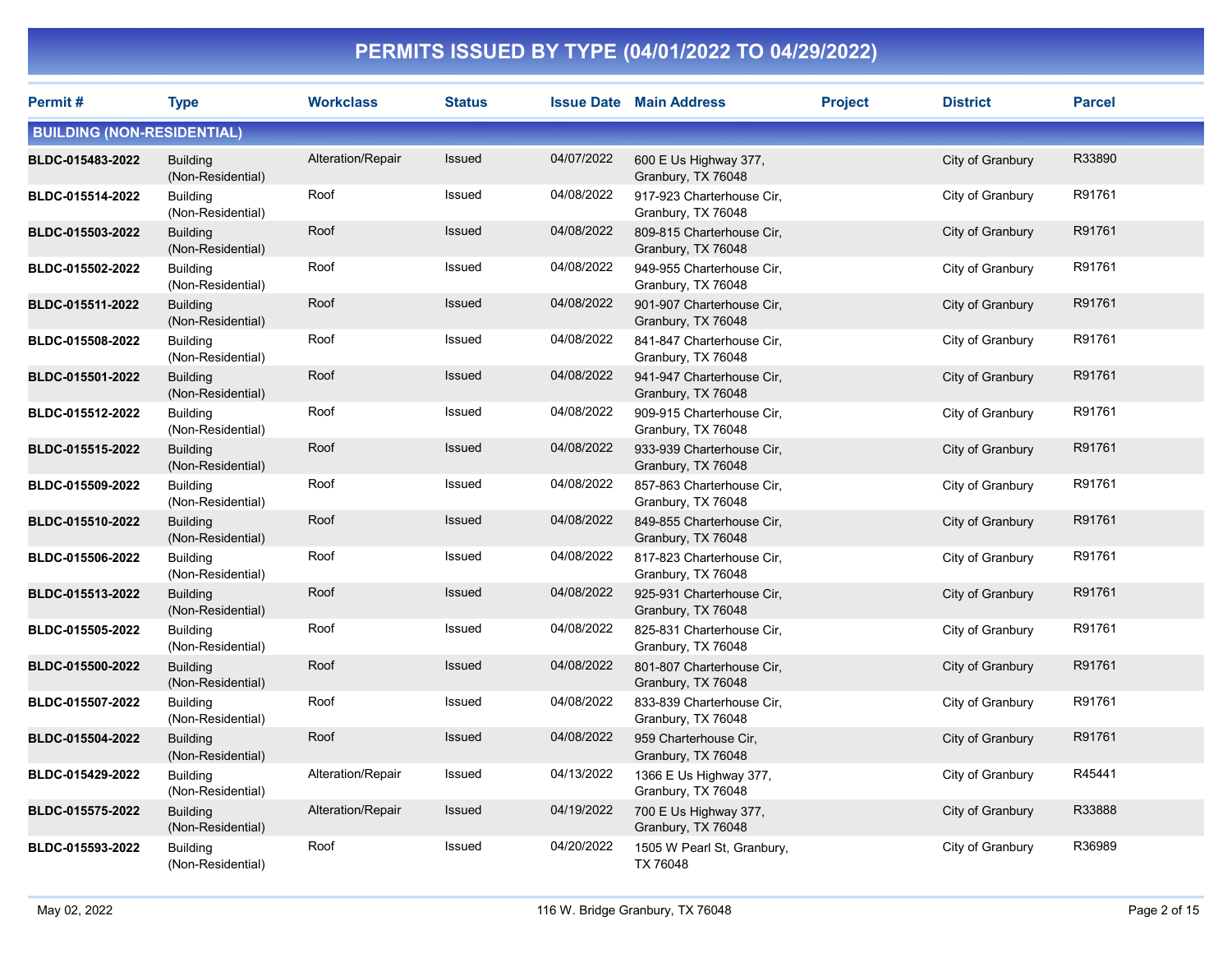| Permit#                 | <b>Type</b>                          | <b>Workclass</b>  | <b>Status</b> | <b>Issue Date</b> | <b>Main Address</b>                          | <b>Project</b> | <b>District</b>  | <b>Parcel</b> |
|-------------------------|--------------------------------------|-------------------|---------------|-------------------|----------------------------------------------|----------------|------------------|---------------|
| <b>BLDC-015547-2022</b> | Building<br>(Non-Residential)        | Alteration/Repair | Issued        | 04/20/2022        | 4332 E Us Highway 377,<br>Granbury, TX 76049 |                | City of Granbury | R45993        |
| BLDC-015639-2022        | <b>Building</b><br>(Non-Residential) | Roof              | Issued        | 04/26/2022        | 403-405 Olson Cor,<br>Granbury, TX 76048     |                | City of Granbury |               |
| BLDC-015638-2022        | <b>Building</b><br>(Non-Residential) | Roof              | <b>Issued</b> | 04/26/2022        | 511 N Brazos St.<br>Granbury, TX 76048       |                | City of Granbury | R36716        |
| BLDC-015633-2022        | <b>Building</b><br>(Non-Residential) | Roof              | Issued        | 04/26/2022        | 1022 W Pearl St, Granbury,<br>TX 76048       |                | City of Granbury | R37013        |

PERMITS ISSUED FOR BUILDING (NON-RESIDENTIAL): 24

| <b>BUILDING (RESIDENTIAL)</b> |                                  |                        |               |            |                                            |                  |         |  |  |  |  |
|-------------------------------|----------------------------------|------------------------|---------------|------------|--------------------------------------------|------------------|---------|--|--|--|--|
| BLDR-015451-2022              | <b>Building</b><br>(Residential) | Roof                   | <b>Issued</b> | 04/01/2022 | 268 Jacinth Ln, Granbury,<br>TX 76048      | City of Granbury |         |  |  |  |  |
| BLDR-015452-2022              | <b>Building</b><br>(Residential) | Alteration/Repair      | Issued        | 04/01/2022 | 211 N Jones St, Granbury,<br>TX 76048      | City of Granbury | R37048  |  |  |  |  |
| BLDR-015453-2022              | <b>Building</b><br>(Residential) | Driveway/Approac<br>h. | Issued        | 04/01/2022 | 211 N Jones St, Granbury,<br>TX 76048      | City of Granbury | R37048  |  |  |  |  |
| BLDR-015457-2022              | <b>Building</b><br>(Residential) | Roof                   | Complete      | 04/04/2022 | 335 Paddle Boat Dr.<br>Granbury, TX 76049  | City of Granbury | R103589 |  |  |  |  |
| BLDR-015480-2022              | <b>Building</b><br>(Residential) | Accessory<br>Structure | <b>Issued</b> | 04/06/2022 | 103 Kessler Dr, Granbury,<br>TX 76048      | City of Granbury | R37536  |  |  |  |  |
| BLDR-015472-2022              | <b>Building</b><br>(Residential) | Alteration/Repair      | Issued        | 04/06/2022 | 522 W Mill St, Granbury, TX<br>76048       | City of Granbury | R38625  |  |  |  |  |
| BLDR-015494-2022              | <b>Building</b><br>(Residential) | Roof                   | Issued        | 04/07/2022 | 2512 Waters Edge Dr.<br>Granbury, TX 76048 | City of Granbury | R38866  |  |  |  |  |
| BLDR-015492-2022              | <b>Building</b><br>(Residential) | Accessory<br>Structure | <b>Issued</b> | 04/08/2022 | 512 Landry Ct, Granbury,<br>TX 76048       | City of Granbury |         |  |  |  |  |
| BLDR-015427-2022              | <b>Building</b><br>(Residential) | Addition               | Issued        | 04/11/2022 | 2404 Pebble Dr, Granbury,<br>TX 76048      | City of Granbury | R38880  |  |  |  |  |
| BLDR-015542-2022              | <b>Building</b><br>(Residential) | Driveway/Approac<br>h  | Issued        | 04/13/2022 | 2405 Pebble Dr, Granbury,<br>TX 76048      | City of Granbury | R38875  |  |  |  |  |
| BLDR-015557-2022              | <b>Building</b><br>(Residential) | Fence                  | Issued        | 04/14/2022 | 522 W Live Oak St.<br>Granbury, TX 76048   | City of Granbury | R38493  |  |  |  |  |
| BLDR-015519-2022              | <b>Building</b><br>(Residential) | New Single Family      | Issued        | 04/18/2022 | 3040 Reed Ct, Granbury,<br>TX 76048        | City of Granbury | R105628 |  |  |  |  |
| BLDR-015600-2022              | <b>Building</b><br>(Residential) | Accessory<br>Structure | <b>Issued</b> | 04/21/2022 | 4300 Logan Cir, Granbury,<br>TX 76049      | City of Granbury | R101536 |  |  |  |  |
| BLDR-015601-2022              | <b>Building</b><br>(Residential) | Driveway/Approac<br>h  | Issued        | 04/21/2022 | 510 W Doyle St, Granbury,<br>TX 76048      | City of Granbury | R38469  |  |  |  |  |
| BLDR-015640-2022              | <b>Building</b><br>(Residential) | Roof                   | Issued        | 04/26/2022 | 621 N Stockton St.<br>Granbury, TX 76048   | City of Granbury | R38650  |  |  |  |  |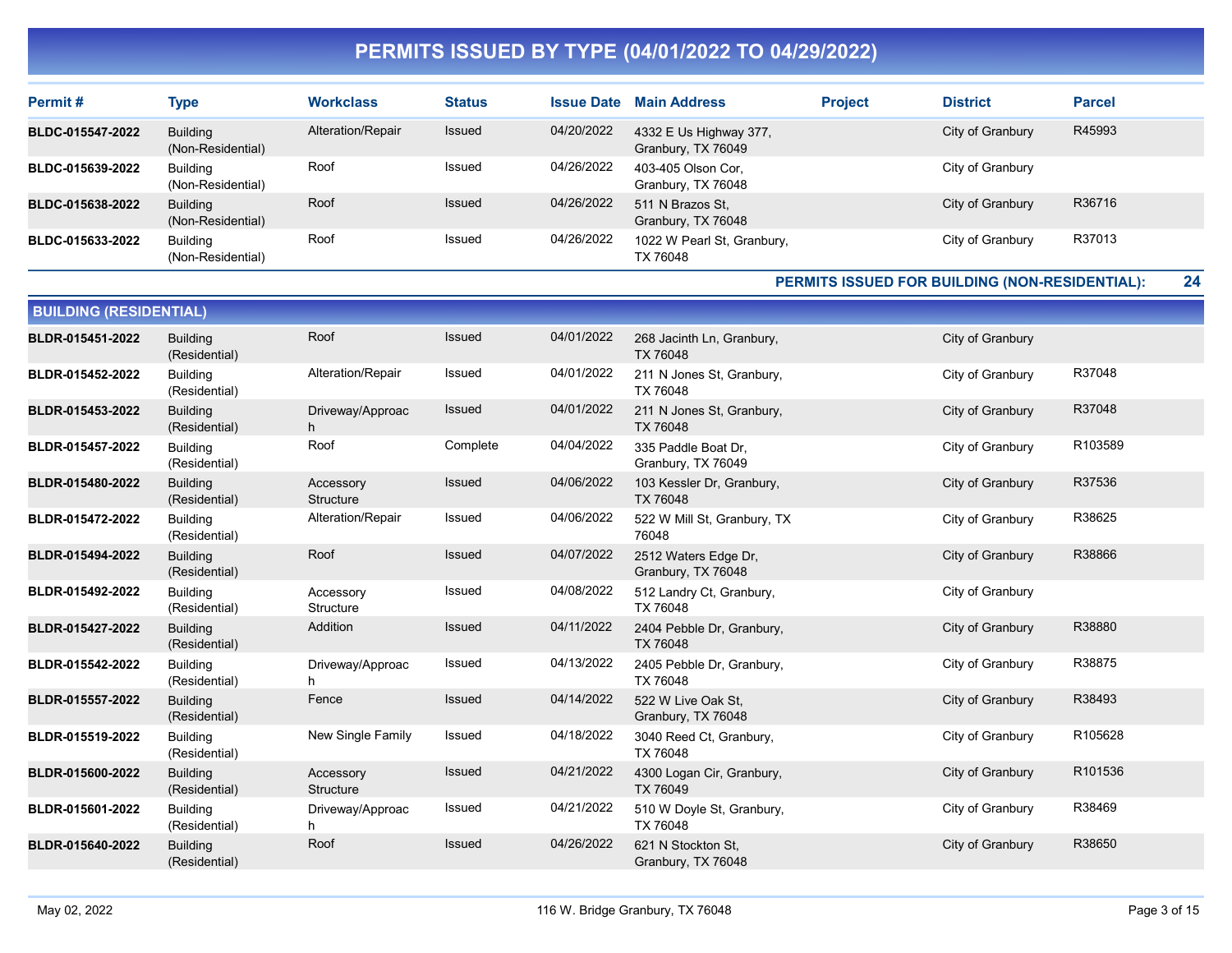| Permit#                    | <b>Type</b>                                     | <b>Workclass</b>        | <b>Status</b> | <b>Issue Date</b> | <b>Main Address</b>                                  | <b>Project</b>                                 | <b>District</b>  | <b>Parcel</b> |    |
|----------------------------|-------------------------------------------------|-------------------------|---------------|-------------------|------------------------------------------------------|------------------------------------------------|------------------|---------------|----|
| BLDR-015641-2022           | <b>Building</b><br>(Residential)                | Roof                    | Issued        | 04/26/2022        | 508 E Barton, Granbury, TX<br>76048                  |                                                | City of Granbury |               |    |
| BLDR-015634-2022           | <b>Building</b><br>(Residential)                | Roof                    | <b>Issued</b> | 04/26/2022        | 1516 Hayloft Ln, Granbury,<br>TX 76048               |                                                | City of Granbury | R37738        |    |
| BLDR-015656-2022           | <b>Building</b><br>(Residential)                | Roof                    | Issued        | 04/27/2022        | 1014 Harbor Lakes Dr.<br>Granbury, TX 76048          |                                                | City of Granbury | R38157        |    |
| BLDR-015645-2022           | <b>Building</b><br>(Residential)                | Accessory<br>Structure  | <b>Issued</b> | 04/27/2022        | 803 Penrod Dr, Granbury,<br>TX 76048                 |                                                | City of Granbury | R37565        |    |
| BLDR-015642-2022           | <b>Building</b><br>(Residential)                | Addition                | Issued        | 04/28/2022        | 1204 Canvasback Dr.<br>Granbury, TX 76048            |                                                | City of Granbury | R38835        |    |
| BLDR-015681-2022           | <b>Building</b><br>(Residential)                | Roof                    | <b>Issued</b> | 04/28/2022        | 411 Olson Ct, Granbury, TX<br>76048                  |                                                | City of Granbury | R37220        |    |
| BLDR-015684-2022           | <b>Building</b><br>(Residential)                | <b>Boat Dock</b>        | Issued        | 04/28/2022        | 717 Brazos Harbor Cir,<br>Granbury, TX 76048         |                                                | City of Granbury | R36883        |    |
| BLDR-015677-2022           | <b>Building</b><br>(Residential)                | Alteration/Repair       | Issued        | 04/28/2022        | 1604 Native Dancer Way,<br>Granbury, TX 76049        |                                                | City of Granbury |               |    |
| BLDR-015674-2022           | <b>Building</b><br>(Residential)                | Alteration/Repair       | Issued        | 04/28/2022        | 540 Smart Strike Trl,<br>Granbury, TX 76049          |                                                | City of Granbury |               |    |
| BLDR-015679-2022           | <b>Building</b><br>(Residential)                | Alteration/Repair       | <b>Issued</b> | 04/28/2022        | 334 Sardius Blvd,<br>Granbury, TX 76049              |                                                | City of Granbury | R100421       |    |
| BLDR-015649-2022           | <b>Building</b><br>(Residential)                | Alteration/Repair       | Issued        | 04/29/2022        | 211 N Jones St, Granbury,<br>TX 76048                |                                                | City of Granbury | R37048        |    |
| BLDR-015688-2022           | <b>Building</b><br>(Residential)                | Alteration/Repair       | Issued        | 04/29/2022        | 904 Elizabeth Blvd,<br>Granbury, TX 76048            |                                                | City of Granbury | R37612        |    |
|                            |                                                 |                         |               |                   |                                                      | PERMITS ISSUED FOR BUILDING (RESIDENTIAL):     |                  |               | 27 |
| <b>BUILDING DEMOLITION</b> |                                                 |                         |               |                   |                                                      |                                                |                  |               |    |
| DEMO-015661-2022           | <b>Building Demolition</b>                      | Residential             | Issued        | 04/28/2022        | 119 W Bluff St, Granbury,<br>TX 76048                |                                                | City of Granbury | R36961        |    |
|                            |                                                 |                         |               |                   |                                                      | <b>PERMITS ISSUED FOR BUILDING DEMOLITION:</b> |                  |               | 1  |
|                            | <b>BUILDING ELECTRICAL (NON-RESIDENTIAL)</b>    |                         |               |                   |                                                      |                                                |                  |               |    |
| ELEC-015487-2022           | <b>Building Electrical</b><br>(Non-Residential) | Alteration/Repair       | Issued        | 04/07/2022        | 804 E Pearl St, Granbury,<br>TX 76048                |                                                | City of Granbury | R43465        |    |
| ELEC-015558-2022           | <b>Building Electrical</b><br>(Non-Residential) | Alteration/Repair       | Issued        | 04/14/2022        | 621 E Pearl St, Granbury,<br>TX 76048                |                                                | City of Granbury | R99566        |    |
| ELEC-015578-2022           | <b>Building Electrical</b><br>(Non-Residential) | New Construction        | <b>Issued</b> | 04/19/2022        | 700 E Us Highway 377,<br>Granbury, TX 76048          |                                                | City of Granbury | R33888        |    |
| ELEC-015629-2022           | <b>Building Electrical</b><br>(Non-Residential) | Alteration/Repair       | Issued        | 04/26/2022        | 205 Kings Plaza Dr, Suite<br>100, Granbury, TX 76048 |                                                | City of Granbury |               |    |
| ELEC-015657-2022           | <b>Building Electrical</b><br>(Non-Residential) | <b>New Construction</b> | <b>Issued</b> | 04/27/2022        | 105 W Pearl St, Granbury,<br>TX 76048                |                                                | City of Granbury | R36639        |    |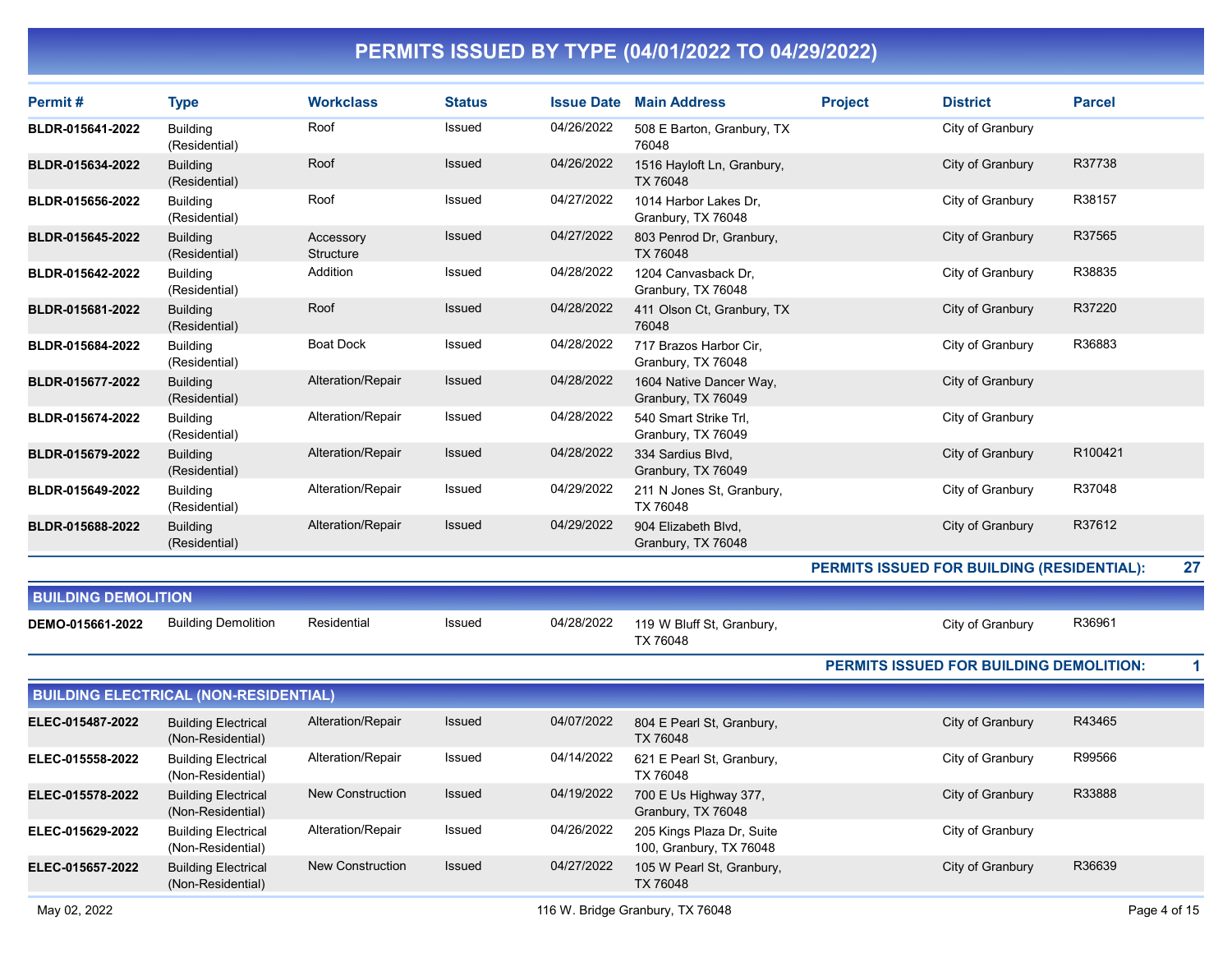|                  |                                                 |                         |               |                   | PERMITS ISSUED BY TYPE (04/01/2022 TO 04/29/2022) |                |                                                           |               |
|------------------|-------------------------------------------------|-------------------------|---------------|-------------------|---------------------------------------------------|----------------|-----------------------------------------------------------|---------------|
| Permit#          | <b>Type</b>                                     | <b>Workclass</b>        | <b>Status</b> | <b>Issue Date</b> | <b>Main Address</b>                               | <b>Project</b> | <b>District</b>                                           | <b>Parcel</b> |
| ELEC-015655-2022 | <b>Building Electrical</b><br>(Non-Residential) | Alteration/Repair       | Issued        | 04/27/2022        | 1820 Acton Hwy,<br>Granbury, TX 76048             |                | City of Granbury                                          |               |
|                  |                                                 |                         |               |                   |                                                   |                | PERMITS ISSUED FOR BUILDING ELECTRICAL (NON-RESIDENTIAL): | 6             |
|                  | <b>BUILDING ELECTRICAL (RESIDENTIAL)</b>        |                         |               |                   |                                                   |                |                                                           |               |
| ELER-015459-2022 | <b>Building Electrical</b><br>(Residential)     | Pool                    | Issued        | 04/05/2022        | 1160 Aviara Ct, Granbury,<br>TX 76048             |                | City of Granbury                                          |               |
| ELER-015496-2022 | <b>Building Electrical</b><br>(Residential)     | <b>Boat Dock</b>        | Issued        | 04/07/2022        | 2609 Harborside Dr,<br>Granbury, TX 76048         |                | City of Granbury                                          | R92725        |
| ELER-015498-2022 | <b>Building Electrical</b><br>(Residential)     | <b>New Construction</b> | <b>Issued</b> | 04/08/2022        | 2032 Speith St, Granbury,<br>TX 76048             |                | City of Granbury                                          |               |
| ELER-015525-2022 | <b>Building Electrical</b><br>(Residential)     | <b>Boat Dock</b>        | Issued        | 04/11/2022        | 1212 Sunset Bay Dr,<br>Granbury, TX 76048         |                | City of Granbury                                          | R102664       |
| ELER-015530-2022 | <b>Building Electrical</b><br>(Residential)     | New Construction        | <b>Issued</b> | 04/11/2022        | 1450 Highland Park Cir,<br>Granbury, TX 76048     |                | City of Granbury                                          | R105777       |
| ELER-015528-2022 | <b>Building Electrical</b><br>(Residential)     | New Construction        | Issued        | 04/11/2022        | 1139 Aviara Ct, Granbury,<br>TX 76048             |                | City of Granbury                                          | R105389       |
| ELER-015529-2022 | <b>Building Electrical</b><br>(Residential)     | New Construction        | <b>Issued</b> | 04/11/2022        | 1462 Highland Park,<br>Granbury, TX 76048         |                | City of Granbury                                          | R105780       |
| ELER-015524-2022 | <b>Building Electrical</b><br>(Residential)     | Alteration/Repair       | Issued        | 04/12/2022        | 816 N Houston St,<br>Granbury, TX 76048           |                | City of Granbury                                          |               |
| ELER-015544-2022 | <b>Building Electrical</b><br>(Residential)     | Alteration/Repair       | <b>Issued</b> | 04/13/2022        | 721 N Crockett St,<br>Granbury, TX 76048          |                | City of Granbury                                          | R36690        |
| ELER-015568-2022 | <b>Building Electrical</b><br>(Residential)     | Alteration/Repair       | Issued        | 04/18/2022        | 640 S Rough Creek Ct,<br>Granbury, TX 76048       |                | City of Granbury                                          | R30761        |
| ELER-015573-2022 | <b>Building Electrical</b><br>(Residential)     | Pool                    | <b>Issued</b> | 04/19/2022        | 2202 Vienna Dr, Granbury,<br>TX 76048             |                | City of Granbury                                          |               |
| ELER-015590-2022 | <b>Building Electrical</b><br>(Residential)     | Alteration/Repair       | Issued        | 04/20/2022        | 312 Smart Strike Ct,<br>Granbury, TX 76049        |                | City of Granbury                                          |               |
| ELER-015617-2022 | <b>Building Electrical</b><br>(Residential)     | Alteration/Repair       | <b>Issued</b> | 04/22/2022        | 205 S Brazos St,<br>Granbury, TX 76048            |                | City of Granbury                                          | R36951        |
| ELER-015616-2022 | <b>Building Electrical</b><br>(Residential)     | Service Change          | Issued        | 04/22/2022        | 400 W Atchley Dr,<br>Granbury, TX 76048           |                | City of Granbury                                          | R37278        |
| ELER-015636-2022 | <b>Building Electrical</b><br>(Residential)     | New Construction        | Issued        | 04/26/2022        | 211 N Jones St, Granbury,<br>TX 76048             |                | City of Granbury                                          | R37048        |
| ELER-015650-2022 | <b>Building Electrical</b><br>(Residential)     | Pool                    | Issued        | 04/27/2022        | 108 Donna Cir, Granbury,<br>TX 76049              |                | City of Granbury                                          | R101185       |
| ELER-015663-2022 | <b>Building Electrical</b><br>(Residential)     | <b>New Construction</b> | Issued        | 04/28/2022        | 3435 Abes Landing Dr,<br>Granbury, TX 76049       |                | City of Granbury                                          | R100866       |
| ELER-015678-2022 | <b>Building Electrical</b><br>(Residential)     | <b>New Construction</b> | Issued        | 04/28/2022        | 1604 Native Dancer Way,<br>Granbury, TX 76049     |                | City of Granbury                                          |               |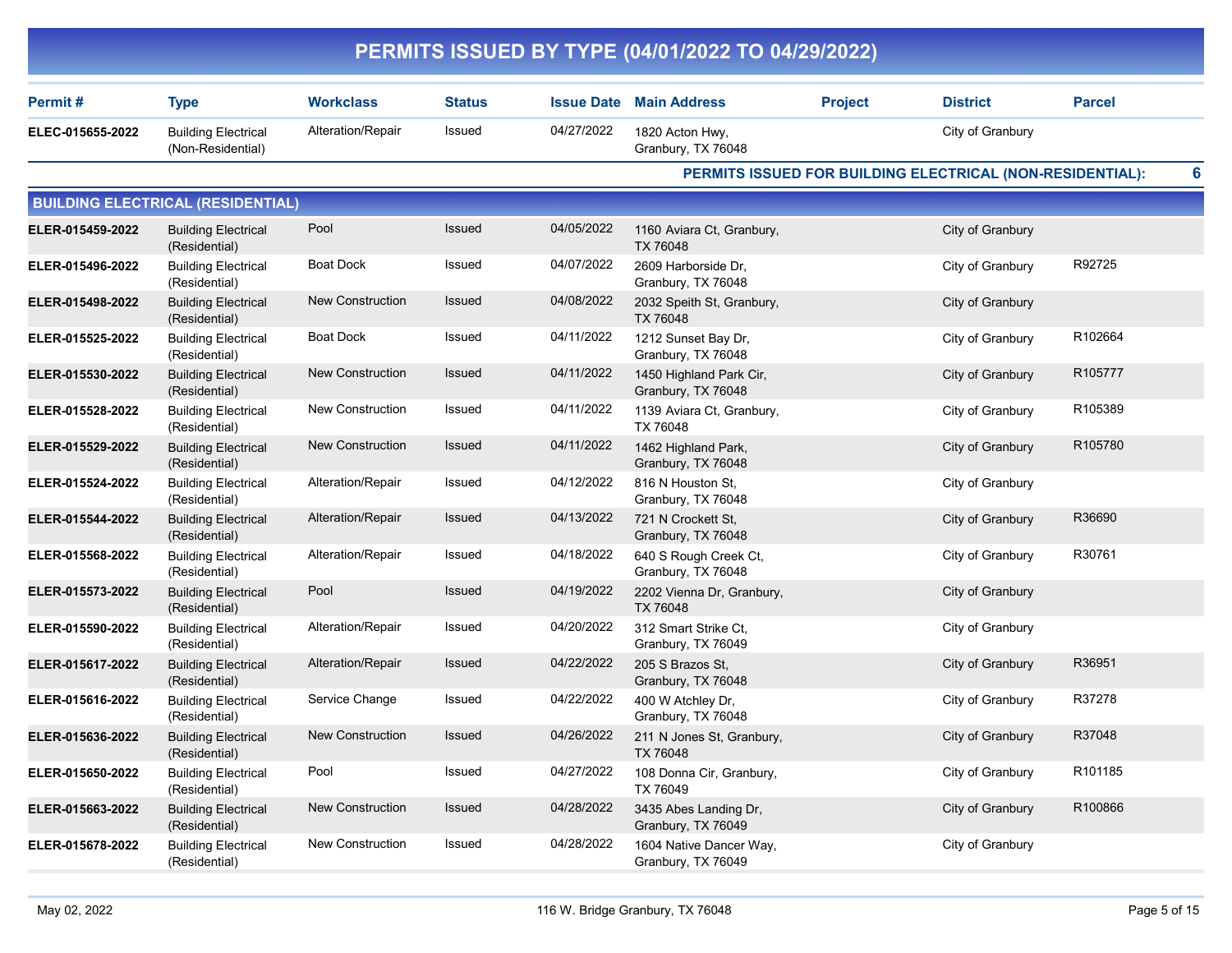| Permit#          | Type                                        | <b>Workclass</b>        | <b>Status</b> | <b>Issue Date</b> | <b>Main Address</b>                           | <b>Project</b> | <b>District</b>  | <b>Parcel</b>       |
|------------------|---------------------------------------------|-------------------------|---------------|-------------------|-----------------------------------------------|----------------|------------------|---------------------|
| ELER-015675-2022 | <b>Building Electrical</b><br>(Residential) | <b>New Construction</b> | <b>Issued</b> | 04/28/2022        | 540 Smart Strike Trl,<br>Granbury, TX 76049   |                | City of Granbury |                     |
| ELER-015680-2022 | <b>Building Electrical</b><br>(Residential) | <b>New Construction</b> | Issued        | 04/28/2022        | 334 Sardius Blvd.<br>Granbury, TX 76049       |                | City of Granbury | R100421             |
| ELER-015648-2022 | <b>Building Electrical</b><br>(Residential) | Alteration/Repair       | <b>Issued</b> | 04/29/2022        | 1505 Pebble Bay Ct,<br>Granbury, TX 76048     |                | City of Granbury | R <sub>102623</sub> |
| ELER-015691-2022 | <b>Building Electrical</b><br>(Residential) | Pool                    | Issued        | 04/29/2022        | 1104 Catalina Bay Blvd,<br>Granbury, TX 76048 |                | City of Granbury | R95575              |
| ELER-015689-2022 | <b>Building Electrical</b><br>(Residential) | <b>New Construction</b> | <b>Issued</b> | 04/29/2022        | 904 Elizabeth Blvd,<br>Granbury, TX 76048     |                | City of Granbury | R37612              |

PERMITS ISSUED FOR BUILDING ELECTRICAL (RESIDENTIAL): 23

| <b>BUILDING MECHANICAL (NON-RESIDENTIAL)</b> |                                                    |                         |        |            |                                               |                  |        |  |  |  |  |
|----------------------------------------------|----------------------------------------------------|-------------------------|--------|------------|-----------------------------------------------|------------------|--------|--|--|--|--|
| MECC-015213-2022                             | <b>Building</b><br>Mechanical<br>(Non-Residential) | <b>HVAC Changeout</b>   | Issued | 04/04/2022 | 450 Howard Clemmons Rd,<br>Granbury, TX 76048 | City of Granbury |        |  |  |  |  |
| MECC-015463-2022                             | <b>Building</b><br>Mechanical<br>(Non-Residential) | <b>HVAC Changeout</b>   | Issued | 04/05/2022 | 113 N Cleburne St.<br>Granbury, TX 76048      | City of Granbury | R37870 |  |  |  |  |
| MECC-015569-2022                             | <b>Building</b><br>Mechanical<br>(Non-Residential) | <b>New Construction</b> | Issued | 04/18/2022 | 1800 Waters Edge Dr,<br>Granbury, TX 76048    | City of Granbury | R45317 |  |  |  |  |
| MECC-015591-2022                             | <b>Building</b><br>Mechanical<br>(Non-Residential) | <b>HVAC Changeout</b>   | Issued | 04/26/2022 | 510 W Pearl St, Granbury,<br>TX 76048         | City of Granbury |        |  |  |  |  |
| MECC-015687-2022                             | <b>Building</b><br>Mechanical<br>(Non-Residential) | <b>HVAC Changeout</b>   | Issued | 04/28/2022 | 1462 Highway 377,<br>Granbury, TX 76048       | City of Granbury |        |  |  |  |  |

PERMITS ISSUED FOR BUILDING MECHANICAL (NON-RESIDENTIAL): 5

| <b>BUILDING MECHANICAL (RESIDENTIAL)</b> |                                                |                         |               |            |                                           |                  |  |  |  |  |
|------------------------------------------|------------------------------------------------|-------------------------|---------------|------------|-------------------------------------------|------------------|--|--|--|--|
| MECR-015545-2022                         | <b>Building</b><br>Mechanical<br>(Residential) | New Construction        | <b>Issued</b> | 04/13/2022 | 3328 Abes Landing St,<br>Granbury 76049   | City of Granbury |  |  |  |  |
| MECR-015543-2022                         | Building<br>Mechanical<br>(Residential)        | <b>HVAC Changeout</b>   | Issued        | 04/13/2022 | 2613 Harborside Dr.<br>Granbury, TX 76049 | City of Granbury |  |  |  |  |
| MECR-015565-2022                         | <b>Building</b><br>Mechanical<br>(Residential) | <b>New Construction</b> | <b>Issued</b> | 04/20/2022 | 2001 Spieth Ct, Granbury<br>76049         | City of Granbury |  |  |  |  |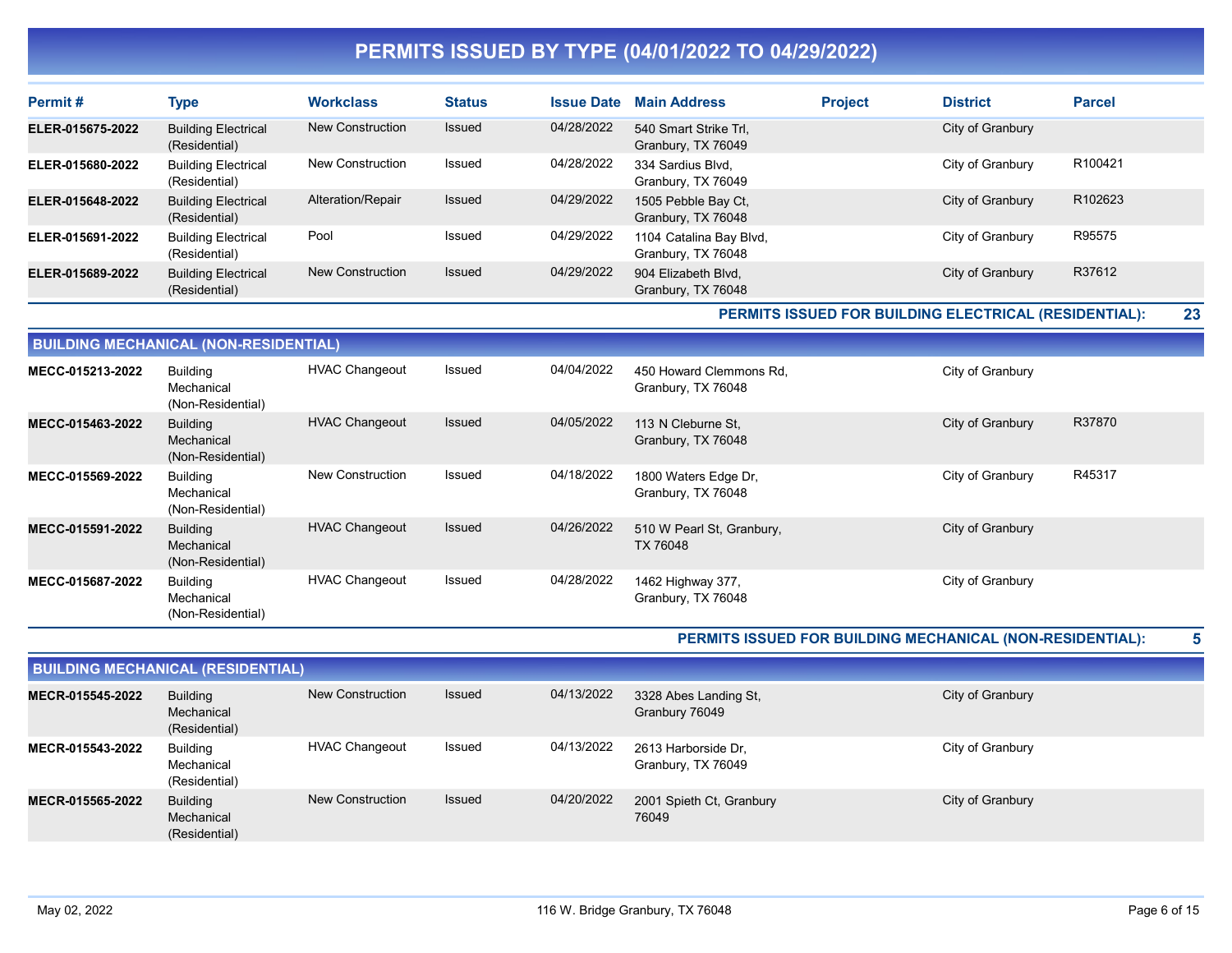| Permit#          | <b>Type</b>                                    | <b>Workclass</b>        | <b>Status</b> | <b>Issue Date</b> | <b>Main Address</b>                       | <b>Project</b> | <b>District</b>  | <b>Parcel</b> |
|------------------|------------------------------------------------|-------------------------|---------------|-------------------|-------------------------------------------|----------------|------------------|---------------|
| MECR-015562-2022 | <b>Building</b><br>Mechanical<br>(Residential) | <b>New Construction</b> | Issued        | 04/20/2022        | 1433 Highland Park Cir,<br>Granbury 76049 |                | City of Granbury |               |
| MECR-015563-2022 | <b>Building</b><br>Mechanical<br>(Residential) | New Construction        | <b>Issued</b> | 04/20/2022        | 1139 Aviara St, Granbury<br>76049         |                | City of Granbury |               |
| MECR-015559-2022 | <b>Building</b><br>Mechanical<br>(Residential) | <b>HVAC Changeout</b>   | Issued        | 04/20/2022        | 101 E Bluff St, Granbury,<br>TX 76048     |                | City of Granbury |               |
| MECR-015584-2022 | <b>Building</b><br>Mechanical<br>(Residential) | <b>New Construction</b> | <b>Issued</b> | 04/21/2022        | 1450 Highland Park Cir,<br>Granbury 76049 |                | City of Granbury |               |
| MECR-015583-2022 | <b>Building</b><br>Mechanical<br>(Residential) | <b>New Construction</b> | Issued        | 04/21/2022        | 1462 Highland Park Cir,<br>Granbury 76049 |                | City of Granbury |               |
| MECR-015613-2022 | <b>Building</b><br>Mechanical<br>(Residential) | New Construction        | <b>Issued</b> | 04/22/2022        | 1454 Highland Park Cir,<br>Granbury 76049 |                | City of Granbury |               |

#### PERMITS ISSUED FOR BUILDING MECHANICAL (RESIDENTIAL): 9

|                  | <b>BUILDING PLUMBING (NON-RESIDENTIAL)</b>    |                         |        |            |                                              |                  |         |  |  |  |  |  |
|------------------|-----------------------------------------------|-------------------------|--------|------------|----------------------------------------------|------------------|---------|--|--|--|--|--|
| PLMC-015454-2022 | <b>Building Plumbing</b><br>(Non-Residential) | Alteration/Repair       | Issued | 04/04/2022 | 607 Williamsburg Ct,<br>Granbury, TX 76048   | City of Granbury | R19989  |  |  |  |  |  |
| PLMC-015482-2022 | <b>Building Plumbing</b><br>(Non-Residential) | Alteration/Repair       | Issued | 04/06/2022 | 804 E Pearl St, Granbury,<br>TX 76048        | City of Granbury | R43465  |  |  |  |  |  |
| PLMC-015531-2022 | <b>Building Plumbing</b><br>(Non-Residential) | <b>New Construction</b> | Issued | 04/11/2022 | 735 E Us Highway 377,<br>Granbury, TX 76048  | City of Granbury | R38913  |  |  |  |  |  |
| PLMC-015548-2022 | <b>Building Plumbing</b><br>(Non-Residential) | Alteration/Repair       | Issued | 04/13/2022 | 900 Autumn Ridge Dr,<br>Granbury, TX 76048   | City of Granbury | R99560  |  |  |  |  |  |
| PLMC-015561-2022 | <b>Building Plumbing</b><br>(Non-Residential) | <b>Water Heater</b>     | Issued | 04/14/2022 | 913 Charterhouse Cir.<br>Granbury, TX 76048  | City of Granbury | R91761  |  |  |  |  |  |
| PLMC-015579-2022 | <b>Building Plumbing</b><br>(Non-Residential) | Alteration/Repair       | Issued | 04/19/2022 | 4624 E Us Highway 377,<br>Granbury, TX 76049 | City of Granbury | R91205  |  |  |  |  |  |
| PLMC-015604-2022 | <b>Building Plumbing</b><br>(Non-Residential) | Alteration/Repair       | Issued | 04/22/2022 | 1202 S Morgan St,<br>Granbury, TX 76048      | City of Granbury | R101462 |  |  |  |  |  |
| PLMC-015647-2022 | <b>Building Plumbing</b><br>(Non-Residential) | Alteration/Repair       | Issued | 04/27/2022 | 804 E Pearl St, Granbury,<br>TX 76048        | City of Granbury | R43465  |  |  |  |  |  |
| PLMC-015683-2022 | <b>Building Plumbing</b><br>(Non-Residential) | Alteration/Repair       | Issued | 04/28/2022 | 205 Kings Plaza, 100,<br>Granbury, TX 76048  | City of Granbury |         |  |  |  |  |  |

PERMITS ISSUED FOR BUILDING PLUMBING (NON-RESIDENTIAL): 9

BUILDING PLUMBING (RESIDENTIAL)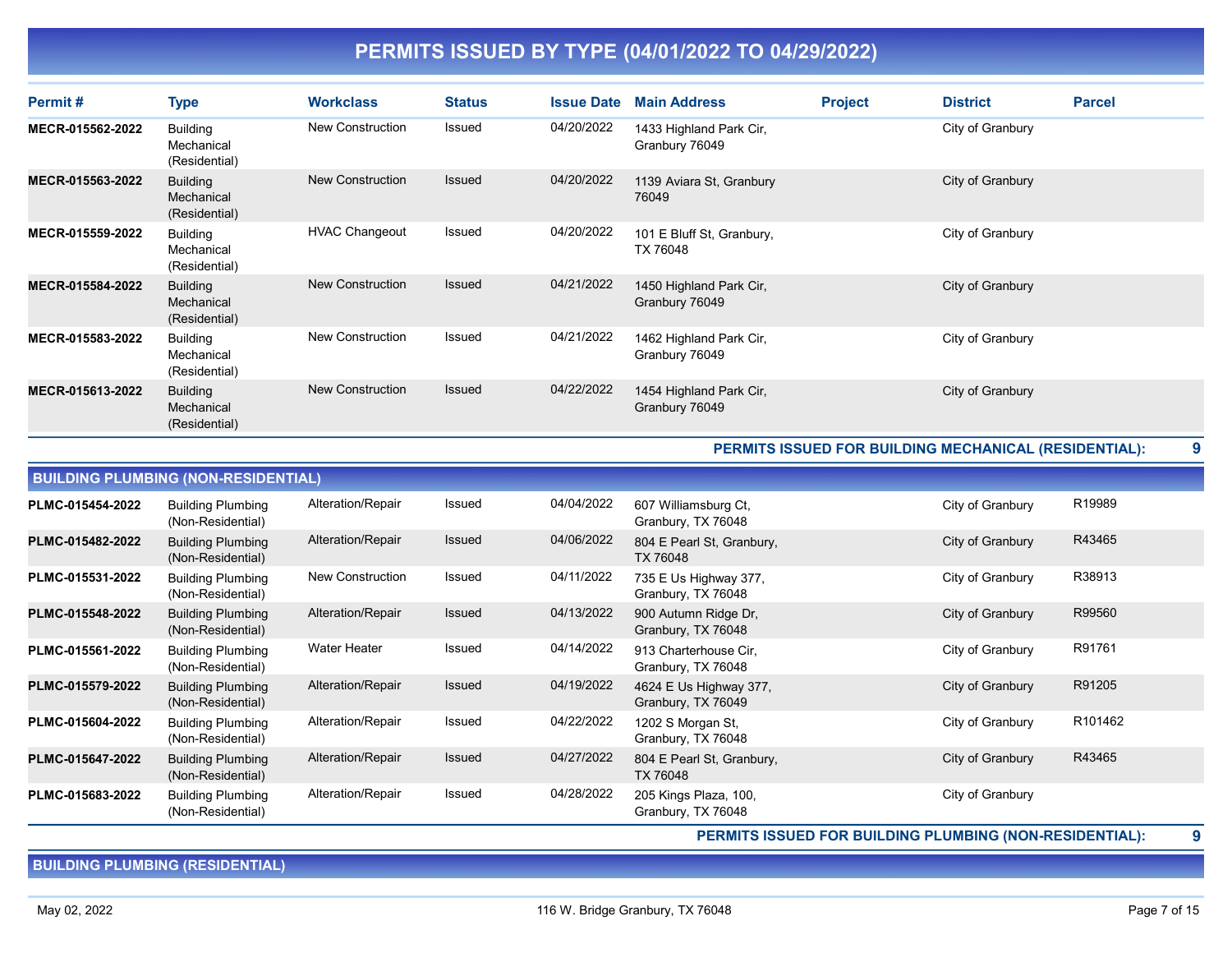| Permit#           | <b>Type</b>                               | <b>Workclass</b>        | <b>Status</b> |            | <b>Issue Date Main Address</b>                | <b>Project</b> | <b>District</b>  | <b>Parcel</b> |
|-------------------|-------------------------------------------|-------------------------|---------------|------------|-----------------------------------------------|----------------|------------------|---------------|
| PLMR-015450-2022  | <b>Building Plumbing</b><br>(Residential) | <b>Water Heater</b>     | Issued        | 04/01/2022 | 1117 Cliff Swallow Dr,<br>Granbury, TX 76048  |                | City of Granbury | R38721        |
| PLMR-015449-2022  | <b>Building Plumbing</b><br>(Residential) | <b>Water Heater</b>     | Issued        | 04/01/2022 | 203 Turner Cir, Granbury,<br>TX 76048         |                | City of Granbury | R95073        |
| PLMR-015476-2022  | <b>Building Plumbing</b><br>(Residential) | Alteration/Repair       | Issued        | 04/06/2022 | 814 Wandering Ct,<br>Granbury, TX 76048       |                | City of Granbury |               |
| PLMR-015516-2022  | <b>Building Plumbing</b><br>(Residential) | <b>New Construction</b> | Issued        | 04/08/2022 | 1225 Prestwick Ct.<br>Granbury, TX 76048      |                | City of Granbury | R100130       |
| PLMR-015538-2022  | <b>Building Plumbing</b><br>(Residential) | New Construction        | Issued        | 04/11/2022 | 248 Honor Code Pl,<br>Granbury, TX 76049      |                | City of Granbury | R105941       |
| PLMR-015536-2022  | <b>Building Plumbing</b><br>(Residential) | <b>New Construction</b> | Issued        | 04/11/2022 | 240 Honor Code PI,<br>Granbury, TX 76049      |                | City of Granbury | R105939       |
| PLMR-015539-2022  | <b>Building Plumbing</b><br>(Residential) | New Construction        | Issued        | 04/11/2022 | 252 Honor Code PI,<br>Granbury, TX 76049      |                | City of Granbury | R105942       |
| PLMR-015537-2022  | <b>Building Plumbing</b><br>(Residential) | New Construction        | Issued        | 04/11/2022 | 244 Honor Code PI.<br>Granbury, TX 76049      |                | City of Granbury | R105940       |
| PLMR-015535-2022  | <b>Building Plumbing</b><br>(Residential) | New Construction        | <b>Issued</b> | 04/11/2022 | 236 Honor Code PI,<br>Granbury, TX 76049      |                | City of Granbury | R105938       |
| PLMR-015533-2022  | <b>Building Plumbing</b><br>(Residential) | <b>New Construction</b> | Issued        | 04/11/2022 | 228 Honor Code Pl,<br>Granbury, TX 76049      |                | City of Granbury | R105936       |
| PLMR-015534-2022  | <b>Building Plumbing</b><br>(Residential) | New Construction        | <b>Issued</b> | 04/11/2022 | 232 Honor Code PI,<br>Granbury, TX 76049      |                | City of Granbury | R105937       |
| PLMR-015521-2022  | <b>Building Plumbing</b><br>(Residential) | Alteration/Repair       | Issued        | 04/11/2022 | 522 W Mill St, Granbury, TX<br>76048          |                | City of Granbury | R38625        |
| PLMR-015466-2022  | <b>Building Plumbing</b><br>(Residential) | <b>New Construction</b> | <b>Issued</b> | 04/14/2022 | 5009 Wearing Way,<br>Granbury, TX 76049       |                | City of Granbury |               |
| PLMR-015560-2022  | <b>Building Plumbing</b><br>(Residential) | New Construction        | Issued        | 04/14/2022 | 1601 Monterey Bay Ct,<br>Granbury, TX 76048   |                | City of Granbury |               |
| PLMR-014538-2021  | <b>Building Plumbing</b><br>(Residential) | New Construction        | Issued        | 04/14/2022 | 3004 Promenade Dr.<br>Granbury, TX 76049      |                | City of Granbury | R101906       |
| PLMR-014541-2021  | <b>Building Plumbing</b><br>(Residential) | New Construction        | Issued        | 04/14/2022 | 3002 Promenade Dr,<br>Granbury, TX 76049      |                | City of Granbury | R101907       |
| PLMR-015566-2022  | <b>Building Plumbing</b><br>(Residential) | Alteration/Repair       | Issued        | 04/18/2022 | 334 Sardius Blvd,<br>Granbury, TX 76049       |                | City of Granbury | R100421       |
| PLMR-015576-2022  | <b>Building Plumbing</b><br>(Residential) | <b>Water Heater</b>     | Issued        | 04/19/2022 | 4803 Diamond Ct.<br>Granbury, TX 76049        |                | City of Granbury | R99738        |
| PLMR-015589-2022  | <b>Building Plumbing</b><br>(Residential) | New Construction        | Issued        | 04/20/2022 | 211 N Jones St, Granbury,<br>TX 76048         |                | City of Granbury | R37048        |
| PLMR-015607-2022  | <b>Building Plumbing</b><br>(Residential) | New Construction        | Issued        | 04/21/2022 | 3516-1 Abes Landing Dr,<br>Granbury, TX 76049 |                | City of Granbury | R102756       |
| PLMR-015289-2022* | <b>Building Plumbing</b><br>(Residential) | Alteration/Repair       | Void          | 04/22/2022 | 817 Elizabeth Blvd,<br>Granbury, TX 76048     |                | City of Granbury | R37593        |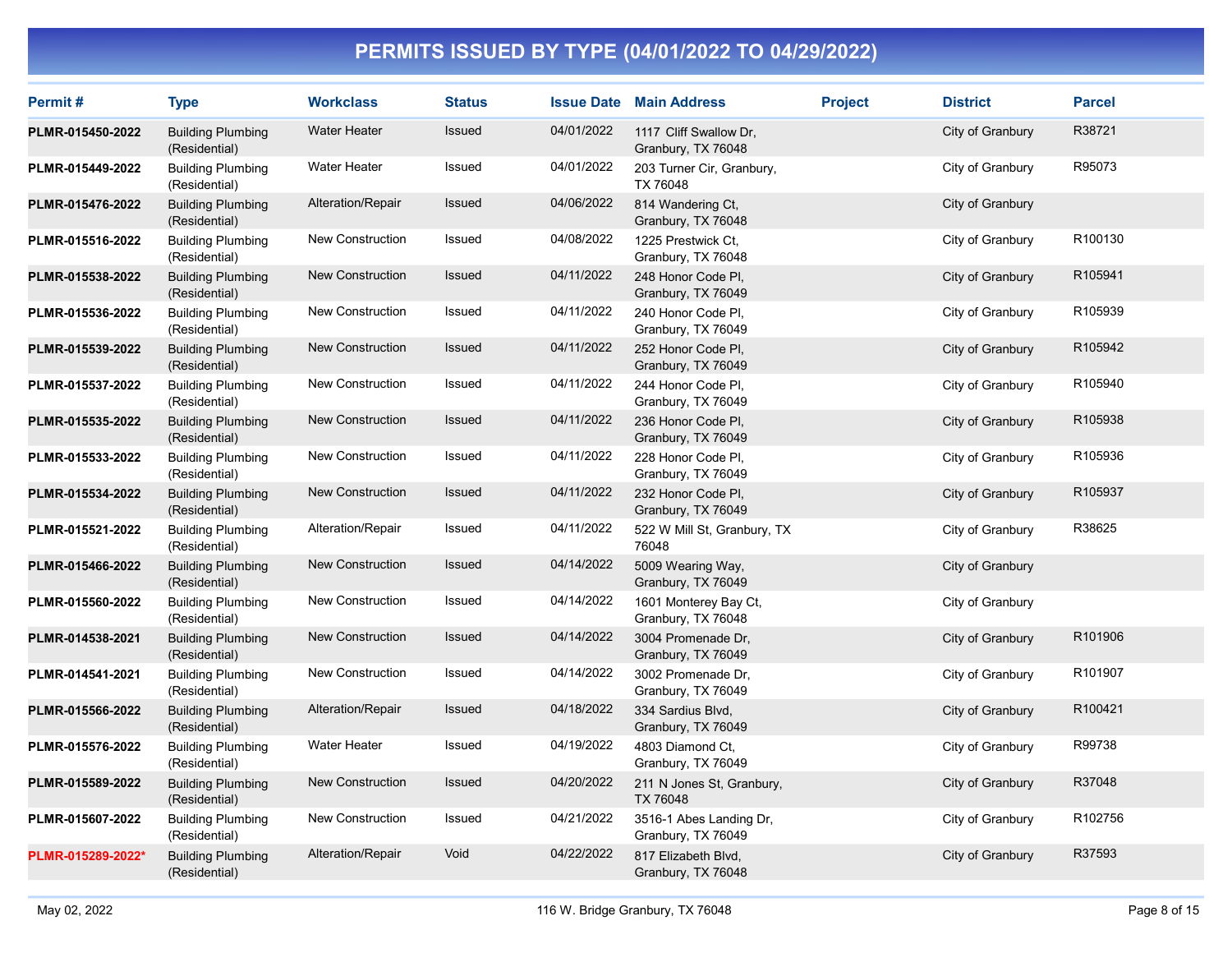| Permit#          | Type                                      | <b>Workclass</b>  | <b>Status</b> | <b>Issue Date</b> | <b>Main Address</b>                         | <b>Project</b> | <b>District</b>  | <b>Parcel</b> |
|------------------|-------------------------------------------|-------------------|---------------|-------------------|---------------------------------------------|----------------|------------------|---------------|
| PLMR-015643-2022 | <b>Building Plumbing</b><br>(Residential) | Alteration/Repair | Issued        | 04/26/2022        | 108 Spieth St, Granbury,<br>TX 76048        |                | City of Granbury |               |
| PLMR-015635-2022 | <b>Building Plumbing</b><br>(Residential) | Alteration/Repair | <b>Issued</b> | 04/27/2022        | 817 Elizabeth Blvd,<br>Granbury, TX 76048   |                | City of Granbury | R37593        |
| PLMR-015668-2022 | <b>Building Plumbing</b><br>(Residential) | Alteration/Repair | Issued        | 04/28/2022        | 1002 W Pearl St, Granbury,<br>TX 76048      |                | City of Granbury | R37012        |
| PLMR-015628-2022 | <b>Building Plumbing</b><br>(Residential) | Alteration/Repair | Issued        | 04/29/2022        | 132 Meadows North Dr.<br>Granbury, TX 76048 |                | City of Granbury | R37623        |

PERMITS ISSUED FOR BUILDING PLUMBING (RESIDENTIAL): 25

| <b>CERTIFICATE OF OCCUPANCY</b> |                             |                                             |                    |            |                                                   |                  |         |
|---------------------------------|-----------------------------|---------------------------------------------|--------------------|------------|---------------------------------------------------|------------------|---------|
| CO-015275-2022                  | Certificate of<br>Occupancy | Certificate of<br>Occupancy -<br>Commercial | <b>Issued</b>      | 04/06/2022 | 3002/3004 E Us Highway<br>377, Granbury, TX 76049 | City of Granbury | R12193  |
| CO-015479-2022                  | Certificate of<br>Occupancy | Safety Inspection                           | Issued             | 04/06/2022 | 2001 Rockview Dr.<br>Granbury, TX 76049           | City of Granbury | R99692  |
| CO-015295-2022                  | Certificate of<br>Occupancy | Certificate of<br>Occupancy -<br>Commercial | <b>Issued</b>      | 04/06/2022 | 1115 Waters Edge Dr, 134,<br>Granbury, TX 76048   | City of Granbury | R97131  |
| CO-015436-2022                  | Certificate of<br>Occupancy | Certificate of<br>Occupancy -<br>Commercial | <b>Issued</b>      | 04/07/2022 | 3902 E Highway 377, 109,<br>Granbury, TX 76049    | City of Granbury | R102286 |
| CO-014988-2022                  | Certificate of<br>Occupancy | Certificate of<br>Occupancy -<br>Commercial | <b>Issued</b>      | 04/07/2022 | 1100 E Us Highway 377,<br>104, Granbury, TX 76048 | City of Granbury | R91217  |
| CO-015541-2022                  | Certificate of<br>Occupancy | Certificate of<br>Occupancy -<br>Commercial | In Review          | 04/12/2022 | 206 E Pearl St, Granbury,<br>TX 76048             | City of Granbury | R36585  |
| CO-015422-2022                  | Certificate of<br>Occupancy | Certificate of<br>Occupancy -<br>Commercial | Issued             | 04/13/2022 | 2441 E Us Highway 377,<br>109, Granbury, TX 76049 | City of Granbury | R98933  |
| CO-015581-2022                  | Certificate of<br>Occupancy | Safety Inspection                           | <b>Issued</b>      | 04/19/2022 | 820 Paluxy Rd, Granbury,<br>TX 76048              | City of Granbury | R37572  |
| CO-015580-2022*                 | Certificate of<br>Occupancy | Certificate of<br>Occupancy -<br>Commercial | Stop Work<br>Order | 04/19/2022 | 137 Business Blvd.<br>Granbury, TX 76049          | City of Granbury | R11729  |
| CO-015598-2022                  | Certificate of<br>Occupancy | Certificate of<br>Occupancy -<br>Commercial | In Review          | 04/20/2022 | 208 E Bridge St, Granbury,<br>TX 76048            | City of Granbury |         |
| CO-015465-2022                  | Certificate of<br>Occupancy | Certificate of<br>Occupancy -<br>Commercial | <b>Issued</b>      | 04/20/2022 | 415 W Rucker St,<br>Granbury, TX 76048            | City of Granbury | R38627  |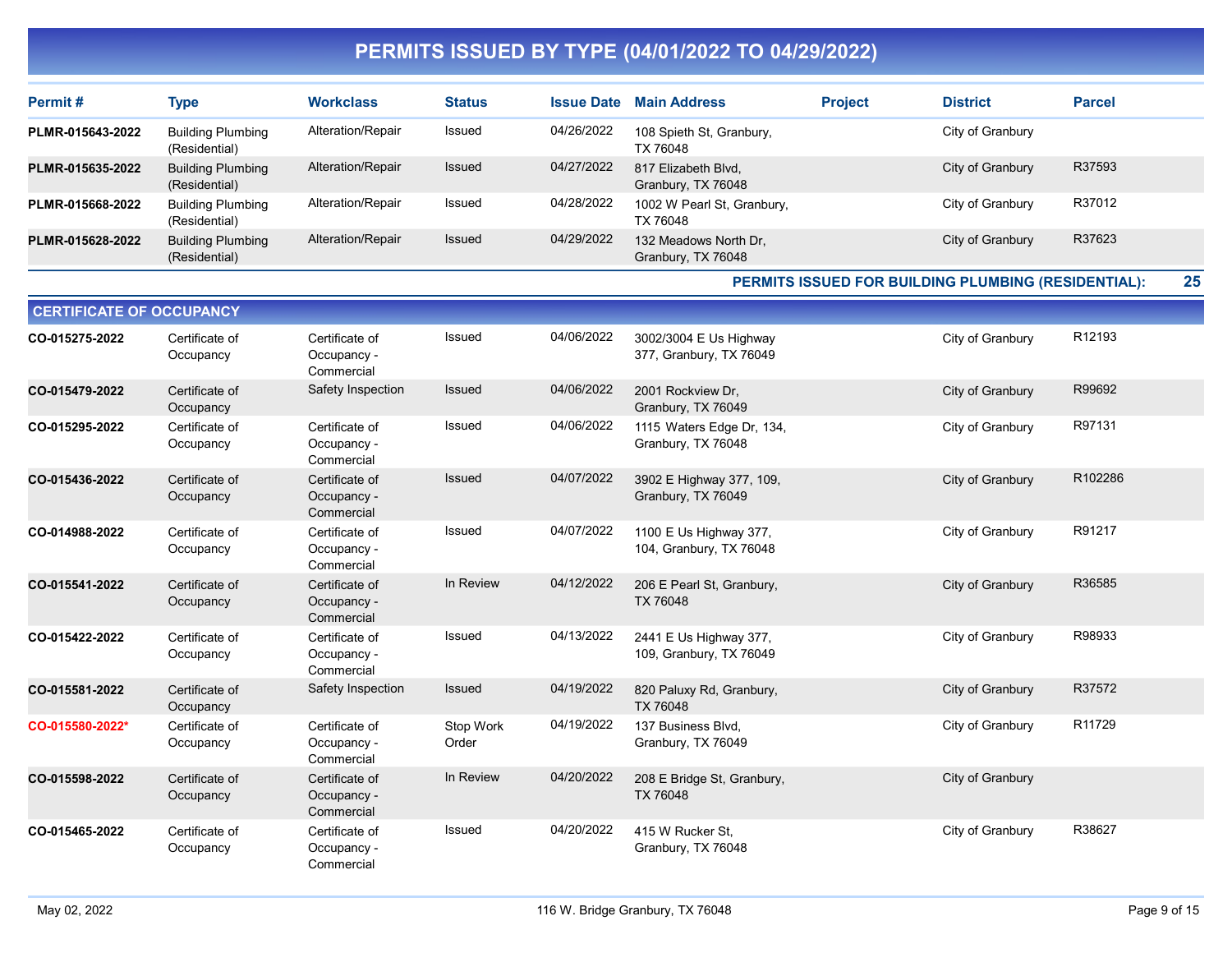| Permit#         | <b>Type</b>                 | <b>Workclass</b>                            | <b>Status</b>      | <b>Issue Date</b> | <b>Main Address</b>                          | <b>Project</b> | <b>District</b>  | <b>Parcel</b> |
|-----------------|-----------------------------|---------------------------------------------|--------------------|-------------------|----------------------------------------------|----------------|------------------|---------------|
| CO-015586-2022* | Certificate of<br>Occupancy | Certificate of<br>Occupancy -<br>Commercial | Stop Work<br>Order | 04/20/2022        | 4226 E Us Highway 377,<br>Granbury, TX 76049 |                | City of Granbury | R93121        |
| CO-014723-2021  | Certificate of<br>Occupancy | Certificate of<br>Occupancy -<br>Commercial | Issued             | 04/21/2022        | 846 Chanel Dr, Granbury,<br>TX 76048         |                | City of Granbury | R102975       |
| CO-014722-2021  | Certificate of<br>Occupancy | Certificate of<br>Occupancy -<br>Commercial | Issued             | 04/21/2022        | 840 Chanel Dr, Granbury,<br>TX 76048         |                | City of Granbury | R102975       |
| CO-012376-2021  | Certificate of<br>Occupancy | Certificate of<br>Occupancy -<br>Commercial | Issued             | 04/21/2022        | 101 E Pearl St, Granbury,<br>TX 76048        |                | City of Granbury | R36563        |
| CO-014714-2021  | Certificate of<br>Occupancy | Certificate of<br>Occupancy -<br>Commercial | Issued             | 04/21/2022        | 800 Chanel Dr, Granbury,<br>TX 76048         |                | City of Granbury | R102975       |
| CO-014718-2021  | Certificate of<br>Occupancy | Certificate of<br>Occupancy -<br>Commercial | Issued             | 04/21/2022        | 816 Chanel Dr, Granbury,<br>TX 76048         |                | City of Granbury | R102975       |
| CO-014715-2021  | Certificate of<br>Occupancy | Certificate of<br>Occupancy -<br>Commercial | Issued             | 04/21/2022        | 809 Chanel Dr, Granbury,<br>TX 76048         |                | City of Granbury | R102975       |
| CO-014716-2021  | Certificate of<br>Occupancy | Certificate of<br>Occupancy -<br>Commercial | Issued             | 04/21/2022        | 810 Chanel Dr, Granbury,<br>TX 76048         |                | City of Granbury | R102975       |
| CO-014717-2021  | Certificate of<br>Occupancy | Certificate of<br>Occupancy -<br>Commercial | Issued             | 04/21/2022        | 815 Chanel Dr, Granbury,<br>TX 76048         |                | City of Granbury | R102795       |
| CO-014719-2021  | Certificate of<br>Occupancy | Certificate of<br>Occupancy -<br>Commercial | <b>Issued</b>      | 04/21/2022        | 823 Chanel Dr, Granbury,<br>TX 76048         |                | City of Granbury | R102975       |
| CO-014721-2021  | Certificate of<br>Occupancy | Certificate of<br>Occupancy -<br>Commercial | Issued             | 04/21/2022        | 827 Chanel Dr, Granbury,<br>TX 76048         |                | City of Granbury | R102975       |
| CO-015611-2022  | Certificate of<br>Occupancy | Certificate of<br>Occupancy -<br>Commercial | In Review          | 04/21/2022        | 4622 E Highway 377,<br>Granbury, TX 76049    |                | City of Granbury |               |
| CO-015320-2022  | Certificate of<br>Occupancy | Certificate of<br>Occupancy -<br>Commercial | Issued             | 04/22/2022        | 622 E Pearl St, Granbury,<br>TX 76048        |                | City of Granbury | R43540        |
| CO-015619-2022  | Certificate of<br>Occupancy | Certificate of<br>Occupancy -<br>Commercial | In Review          | 04/22/2022        | 303 W Pearl St, Granbury,<br>TX 76048        |                | City of Granbury | R38396        |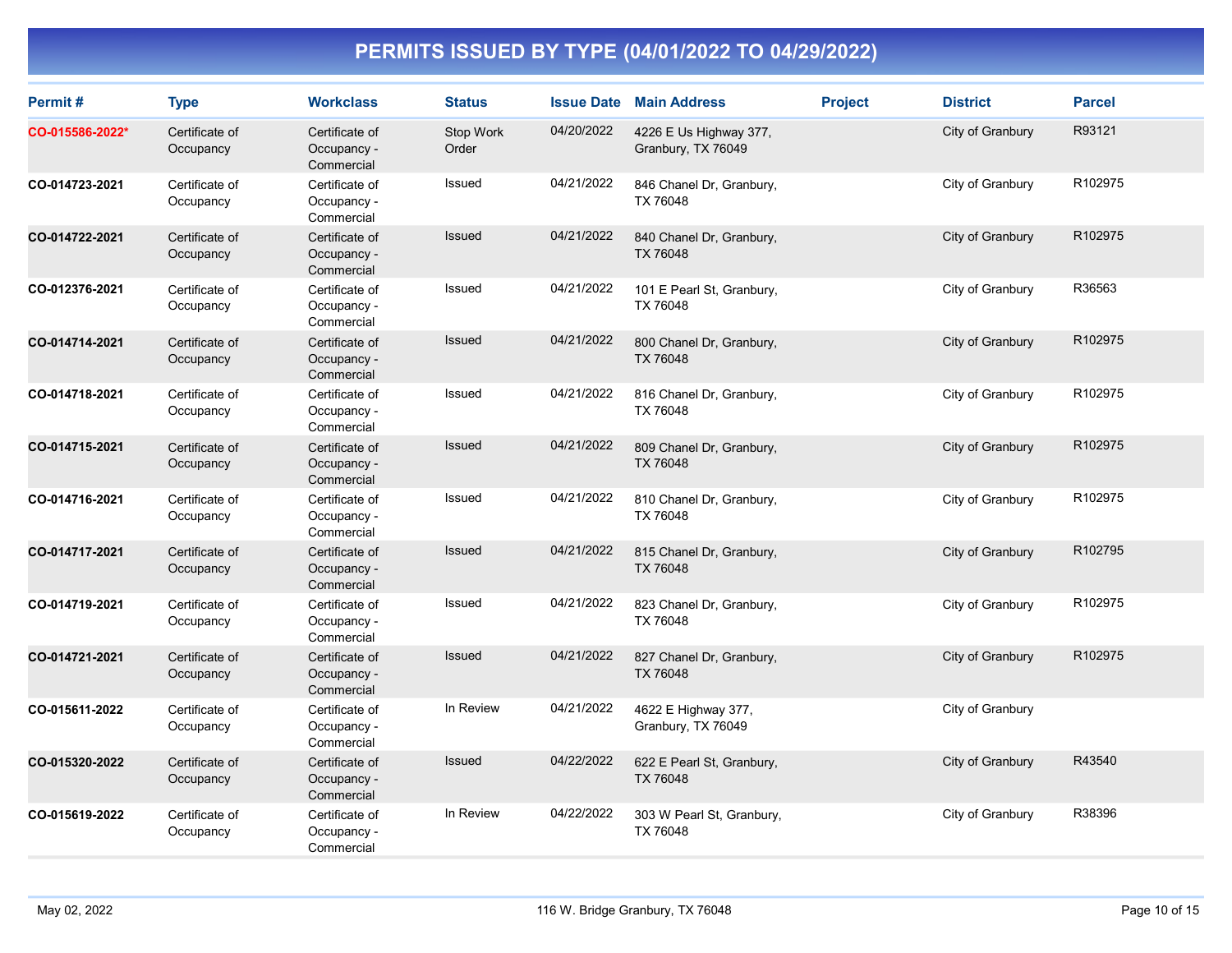| Permit#        | <b>Type</b>                 | <b>Workclass</b>                            | <b>Status</b> | <b>Issue Date</b> | <b>Main Address</b>                         | <b>Project</b> | <b>District</b>  | <b>Parcel</b> |
|----------------|-----------------------------|---------------------------------------------|---------------|-------------------|---------------------------------------------|----------------|------------------|---------------|
| CO-015620-2022 | Certificate of<br>Occupancy | Certificate of<br>Occupancy -<br>Commercial | In Review     | 04/22/2022        | 307 W Pearl St, Granbury,<br>TX 76048       |                | City of Granbury | R38396        |
| CO-015618-2022 | Certificate of<br>Occupancy | Certificate of<br>Occupancy -<br>Commercial | In Review     | 04/22/2022        | 112 S Travis St, Granbury,<br>TX 76048      |                | City of Granbury | R38398        |
| CO-015644-2022 | Certificate of<br>Occupancy | Certificate of<br>Occupancy -<br>Commercial | In Review     | 04/26/2022        | 300 S Morgan St,<br>Granbury, TX 76048      |                | City of Granbury | R38600        |
| CO-015653-2022 | Certificate of<br>Occupancy | Certificate of<br>Occupancy -<br>Commercial | Issued        | 04/27/2022        | 907 E Us Highway 377,<br>Granbury, TX 76048 |                | City of Granbury | R38685        |
| CO-015665-2022 | Certificate of<br>Occupancy | Certificate of<br>Occupancy -<br>Commercial | In Review     | 04/27/2022        | 305 W Pearl St, Granbury,<br>TX 76048       |                | City of Granbury | R38396        |
| CO-015438-2022 | Certificate of<br>Occupancy | Certificate of<br>Occupancy -<br>Commercial | Issued        | 04/27/2022        | 211 E Bridge St, Granbury,<br>TX 76048      |                | City of Granbury | R36594        |
| CO-015669-2022 | Certificate of<br>Occupancy | Seasonal                                    | In Review     | 04/28/2022        | 1820 Acton Hwy,<br>Granbury, TX 76049       |                | City of Granbury | R38919        |
| CO-015692-2022 | Certificate of<br>Occupancy | Certificate of<br>Occupancy -<br>Commercial | In Review     | 04/29/2022        | 407 W Pearl St, Granbury,<br>TX 76048       |                | City of Granbury | R38446        |
| CO-015690-2022 | Certificate of<br>Occupancy | Certificate of<br>Occupancy -<br>Commercial | <b>Issued</b> | 04/29/2022        | 625 E Bridge St, Granbury,<br>TX 76048      |                | City of Granbury | R43565        |

#### PERMITS ISSUED FOR CERTIFICATE OF OCCUPANCY : 34

| <b>FIRE</b>       |            |                        |               |            |                                             |                                 |         |
|-------------------|------------|------------------------|---------------|------------|---------------------------------------------|---------------------------------|---------|
|                   |            |                        |               |            |                                             |                                 |         |
| FIRE-015442-2022  | Fire       | Sprinkler              | Issued        | 04/01/2022 | 735 E Us Highway 377,<br>Granbury, TX 76048 | City of Granbury                | R38913  |
| FIRE-015470-2022  | Fire       | Fire Alarm             | <b>Issued</b> | 04/06/2022 | 215 N Jones St, Granbury,<br>TX 76048       | City of Granbury                | R43548  |
| FIRE-015148-2022  | Fire       | Fire Alarm             | Issued        | 04/18/2022 | 735 E Us Highway 377,<br>Granbury, TX 76048 | City of Granbury                | R38913  |
| FIRE-015646-2022  | Fire       | Sprinkler              | Issued        | 04/28/2022 | 315 E Us Highway 377,<br>Granbury, TX 76048 | City of Granbury                | R99564  |
|                   |            |                        |               |            |                                             | <b>PERMITS ISSUED FOR FIRE:</b> |         |
| <b>IRRIGATION</b> |            |                        |               |            |                                             |                                 |         |
| IRR-015468-2022   | Irrigation | <b>New Residential</b> | Issued        | 04/06/2022 | 2060 Spieth St, Granbury,<br>TX 76048       | City of Granbury                | R105560 |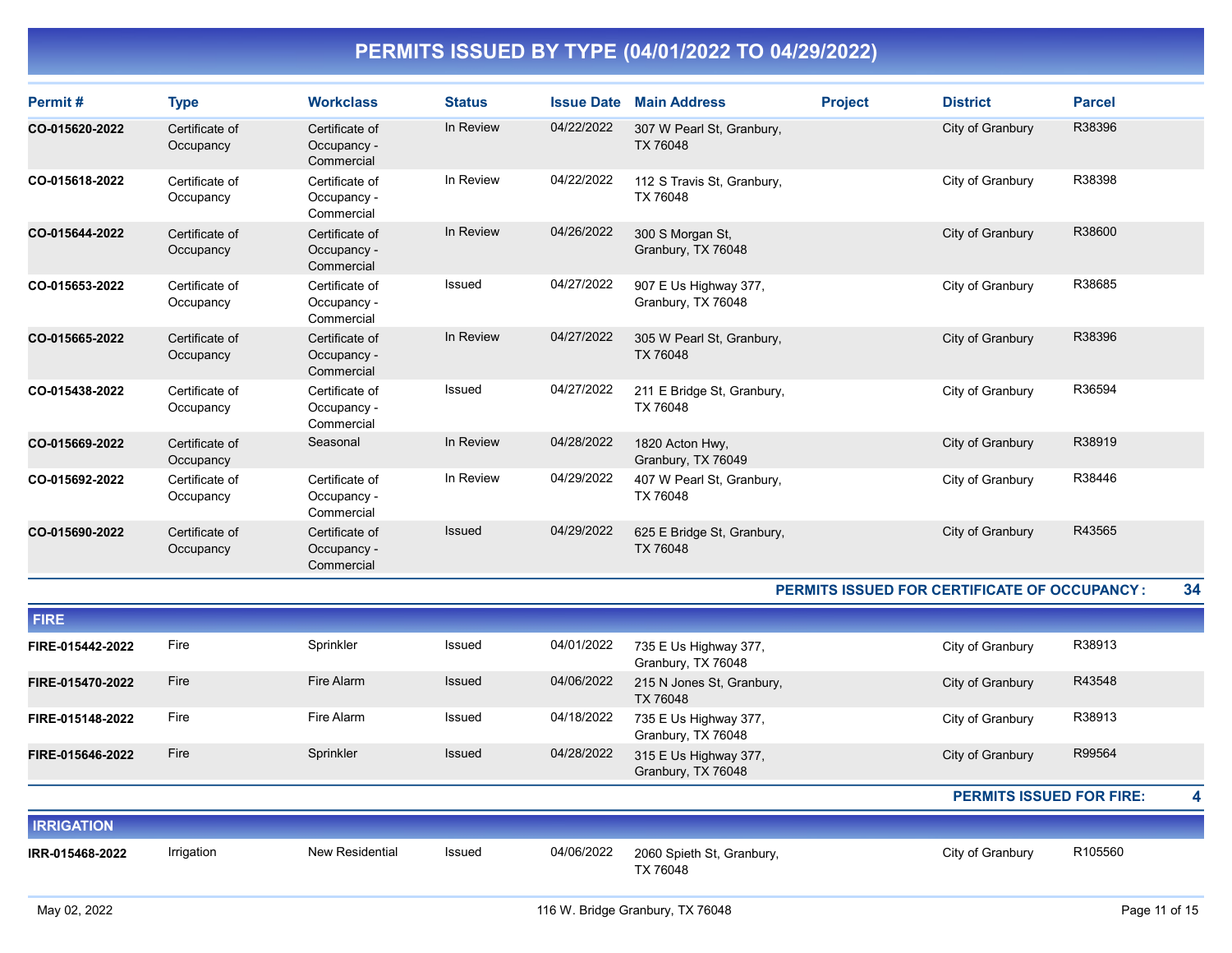| Permit#                   | <b>Type</b>        | <b>Workclass</b>       | <b>Status</b> | <b>Issue Date</b> | <b>Main Address</b>                           | <b>Project</b> | <b>District</b>                               | <b>Parcel</b> |
|---------------------------|--------------------|------------------------|---------------|-------------------|-----------------------------------------------|----------------|-----------------------------------------------|---------------|
| IRR-015526-2022           | Irrigation         | <b>New Residential</b> | <b>Issued</b> | 04/11/2022        | 3516-1 Abes Landing Dr.<br>Granbury, TX 76049 |                | City of Granbury                              | R102755       |
| IRR-015474-2022           | Irrigation         | <b>New Residential</b> | <b>Issued</b> | 04/12/2022        | 1365 Highland Park Cir,<br>Granbury, TX 76049 |                | City of Granbury                              |               |
| IRR-015540-2022           | Irrigation         | <b>New Residential</b> | Issued        | 04/12/2022        | 4015 Gallivant Dr.<br>Granbury, TX 76049      |                | City of Granbury                              |               |
| IRR-015564-2022           | Irrigation         | <b>New Residential</b> | Issued        | 04/18/2022        | 2036 Spieth St, Granbury,<br>TX 76049         |                | City of Granbury                              | R105554       |
| IRR-015570-2022           | Irrigation         | <b>New Residential</b> | <b>Issued</b> | 04/20/2022        | 3101 Promenade Dr.<br>Granbury, TX 76049      |                | City of Granbury                              |               |
| IRR-015571-2022           | Irrigation         | <b>New Residential</b> | Issued        | 04/20/2022        | 4013 Gallivant Dr.<br>Granbury, TX 76049      |                | City of Granbury                              |               |
| IRR-015605-2022           | Irrigation         | <b>New Residential</b> | Issued        | 04/21/2022        | 2091 Spieth St, Granbury,<br>TX 76048         |                | City of Granbury                              | R105600       |
| IRR-015637-2022           | Irrigation         | <b>New Residential</b> | Issued        | 04/29/2022        | 2088 Spieth St, Granbury,<br>TX 76048         |                | City of Granbury                              | R105567       |
|                           |                    |                        |               |                   |                                               |                | <b>PERMITS ISSUED FOR IRRIGATION:</b>         |               |
| <b>POOL (RESIDENTIAL)</b> |                    |                        |               |                   |                                               |                |                                               |               |
| POOLR-015473-2022         | Pool (Residential) | In Ground              | <b>Issued</b> | 04/13/2022        | 1611 Monterey Bay Ct,<br>Granbury, TX 76048   |                | City of Granbury                              |               |
| POOLR-015523-2022         | Pool (Residential) | In Ground              | Issued        | 04/13/2022        | 2016 Spieth St, Granbury,<br>TN 76048         |                | City of Granbury                              |               |
| POOLR-015602-2022         | Pool (Residential) | In Ground              | Issued        | 04/26/2022        | 1101 Catalina Bay Blvd,<br>Granbury, TX 76048 |                | City of Granbury                              | R95548        |
| POOLR-015599-2022         | Pool (Residential) | In Ground              | Issued        | 04/26/2022        | 1104 Catalina Bay Blvd,<br>Granbury, TX 76048 |                | City of Granbury                              | R95575        |
|                           |                    |                        |               |                   |                                               |                | <b>DEDMITE ISSUED FOR DOOL IDESIDENTIAL).</b> |               |

PERMITS ISSUED FOR POOL (RESIDENTIAL): 4

| <b>RIGHT OF WAY</b> |              |                              |               |            |                                                     |                  |
|---------------------|--------------|------------------------------|---------------|------------|-----------------------------------------------------|------------------|
| ROW-015551-2022     | Right of Way | Right of Way<br>Construction | <b>Issued</b> | 04/13/2022 | Morgan Street To Lauren<br>Lane, Granbury, TX 76048 | City of Granbury |
| ROW-015553-2022     | Right of Way | Right of Way<br>Construction | Issued        | 04/13/2022 | 1105 Cliff Swallow.<br>Granbury, TX 76048           | City of Granbury |
| ROW-015554-2022     | Right of Way | Right of Way<br>Construction | Issued        | 04/13/2022 | 1305 Amsterdam,<br>Granbury, TX 76048               | City of Granbury |
| ROW-014935-2022     | Right of Way | Right of Way<br>Construction | Issued        | 04/13/2022 | 1857 Ruffian Rd, Granbury,<br>TX 76048              | City of Granbury |
| ROW-015549-2022     | Right of Way | Right of Way<br>Construction | <b>Issued</b> | 04/14/2022 | 3516 Abe'S Landing,<br>Granbury, TX 76048           | City of Granbury |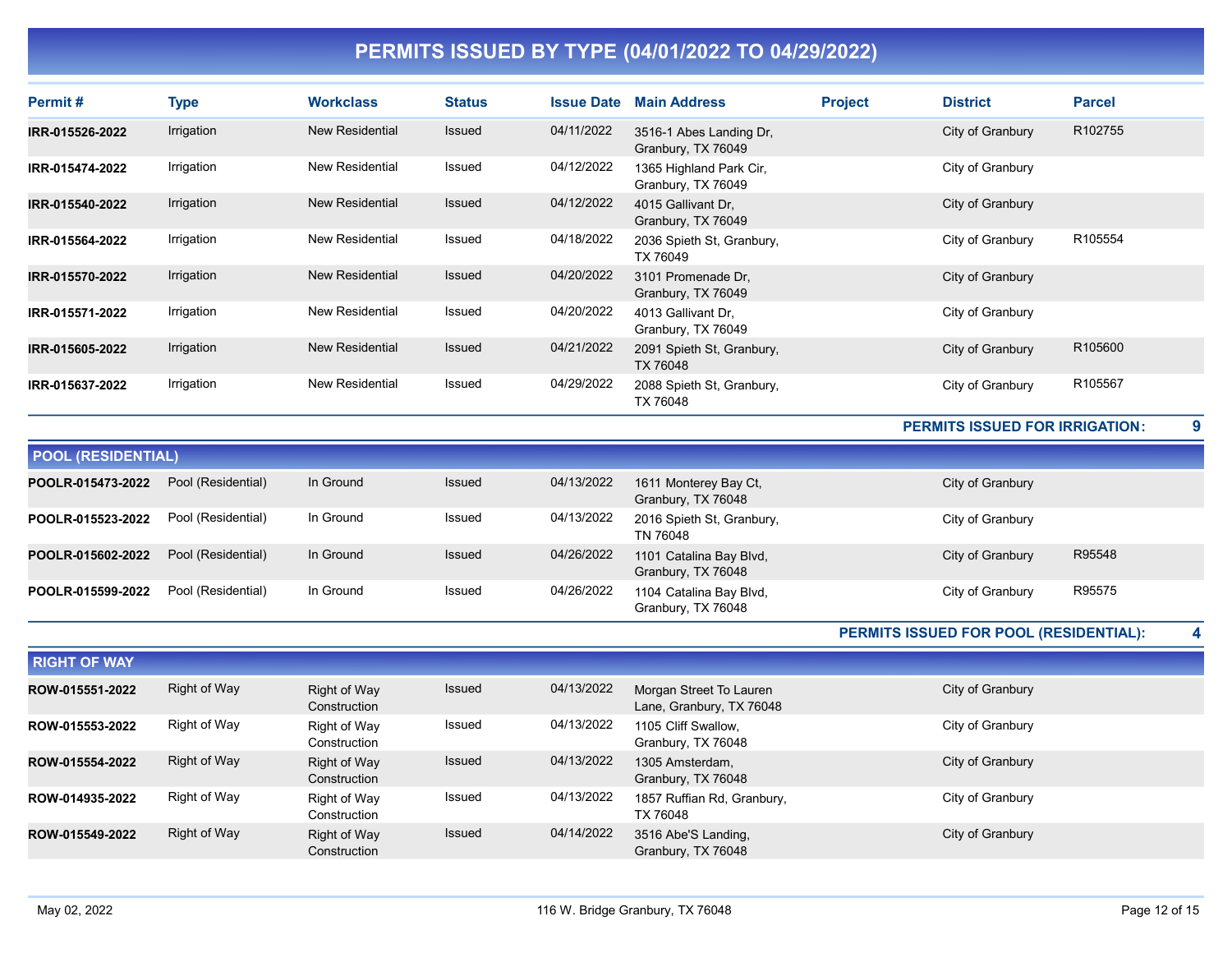| Permit #          | <b>Type</b>         | <b>Workclass</b>                                       | <b>Status</b> |            | <b>Issue Date Main Address</b>               | <b>Project</b> | <b>District</b>                         | <b>Parcel</b> |
|-------------------|---------------------|--------------------------------------------------------|---------------|------------|----------------------------------------------|----------------|-----------------------------------------|---------------|
| ROW-015552-2022   | Right of Way        | Right of Way<br>Construction                           | Issued        | 04/14/2022 | 2032 Spieth St, Granbury,<br>TX 76048        |                | City of Granbury                        |               |
| ROW-015550-2022   | Right of Way        | <b>Right of Way</b><br>Construction                    | <b>Issued</b> | 04/14/2022 | 1001 Quarry Ct, Granbury,<br>TX 76048        |                | City of Granbury                        |               |
| ROW-015348-2022   | Right of Way        | Right of Way<br>Construction                           | Issued        | 04/14/2022 | 1037 Mickelson Dr,<br>Granbury, TX 76049     |                | City of Granbury                        |               |
| ROW-015460-2022   | <b>Right of Way</b> | Right of Way<br>Construction                           | Issued        | 04/14/2022 | 103 Spieth St, Granbury,<br>TX 76048         |                | City of Granbury                        |               |
|                   |                     |                                                        |               |            |                                              |                | <b>PERMITS ISSUED FOR RIGHT OF WAY:</b> | 9             |
| <b>SIGN</b>       |                     |                                                        |               |            |                                              |                |                                         |               |
| SIGN-015477-2022  | Sign                | Monument                                               | Issued        | 04/06/2022 | 2405 E Us Highway 377,<br>Granbury, TX 76049 |                | City of Granbury                        | R45275        |
| SIGN-015481-2022  | Sign                | Other                                                  | Issued        | 04/06/2022 | 2200 E Us Highway 377,<br>Granbury, TX 76049 |                | City of Granbury                        | R37108        |
| SIGN-015471-2022  | Sign                | <b>Wall Mounted</b>                                    | Issued        | 04/06/2022 | 3803 E Us Highway 377,<br>Granbury, TX 76049 |                | City of Granbury                        | R103836       |
| SIGN-015486-2022  | Sign                | Menu & Message<br>Board, Canopy,<br>Mural, Window, etc | <b>Issued</b> | 04/07/2022 | 105 W Pearl, Granbury, TX<br>76048           |                | City of Granbury                        |               |
| SIGN-015495-2022  | Sign                | <b>Wall Mounted</b>                                    | Issued        | 04/07/2022 | 3002 E Us Highway 377,<br>Granbury, TX 76049 |                | City of Granbury                        | R12193        |
| SIGN-015488-2022  | Sign                | Other                                                  | <b>Issued</b> | 04/07/2022 | 105 W Pearl St, Granbury,<br>TX 76048        |                | City of Granbury                        | R36639        |
| SIGN-015490-2022  | Sign                | Menu & Message<br>Board, Canopy,<br>Mural, Window, etc | Issued        | 04/07/2022 | 105 W Pearl St, Granbury,<br>TX 76048        |                | City of Granbury                        | R36639        |
| SIGN-015499-2022* | Sign                | Banner/ Flags                                          | Expired       | 04/07/2022 | 1807 E Highway 377,<br>Granbury, TX 76048    |                | City of Granbury                        |               |
| SIGN-015491-2022  | Sign                | Other                                                  | Issued        | 04/07/2022 | 105 W Pearl St, Granbury,<br>TX 76048        |                | City of Granbury                        | R36639        |
| SIGN-015489-2022  | Sign                | <b>Wall Mounted</b>                                    | Issued        | 04/07/2022 | 105 W Pearl St, Granbury,<br><b>TX 76048</b> |                | City of Granbury                        | R36639        |
| SIGN-015518-2022  | Sign                | <b>Wall Mounted</b>                                    | <b>Issued</b> | 04/08/2022 | 5100 E Us Highway 377,<br>Granbury, TX 76049 |                | City of Granbury                        | R100093       |
| SIGN-015484-2022  | Sign                | <b>Wall Mounted</b>                                    | Issued        | 04/08/2022 | 1300 S Morgan St,<br>Granbury, TX 76048      |                | City of Granbury                        | R92606        |
| SIGN-015517-2022  | Sign                | Other                                                  | Issued        | 04/08/2022 | 3501 E Us Highway 377,<br>Granbury, TX 76049 |                | City of Granbury                        | R97238        |
| SIGN-015485-2022  | Sign                | Monument                                               | <b>Issued</b> | 04/12/2022 | 1200 Weatherford Hwy.<br>Granbury, TX 76048  |                | City of Granbury                        | R90444        |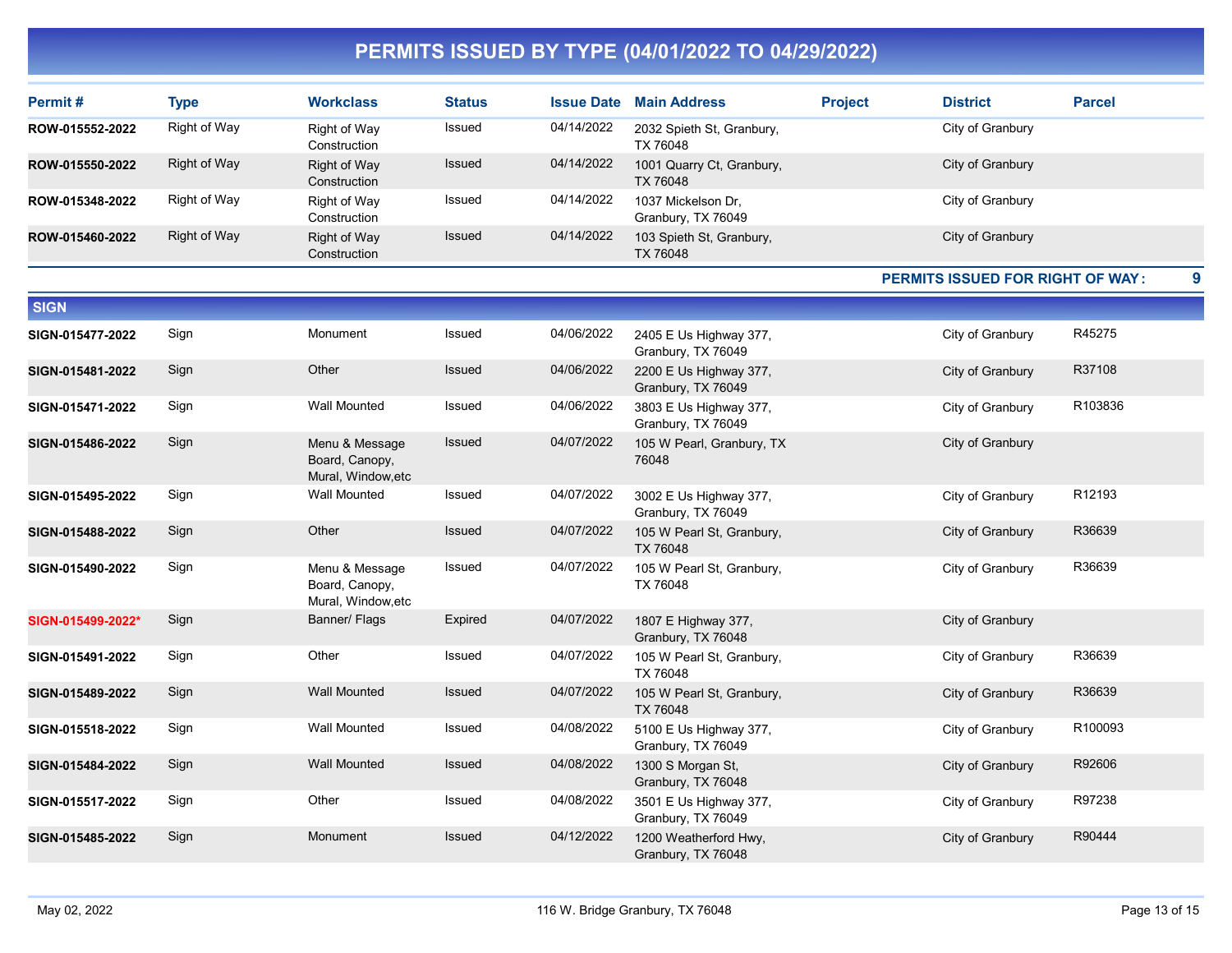| Permit#          | <b>Type</b> | <b>Workclass</b>    | <b>Status</b> | <b>Issue Date</b> | <b>Main Address</b>                              | <b>Project</b> | <b>District</b>  | <b>Parcel</b> |
|------------------|-------------|---------------------|---------------|-------------------|--------------------------------------------------|----------------|------------------|---------------|
| SIGN-015493-2022 | Sign        | <b>Wall Mounted</b> | Issued        | 04/13/2022        | 715 Autumn Ridge Dr,<br>Granbury, TX 76048       |                | City of Granbury | R92610        |
| SIGN-015556-2022 | Sign        | <b>Wall Mounted</b> | <b>Issued</b> | 04/14/2022        | 1509 W Pearl St, Granbury,<br>TX 76048           |                | City of Granbury |               |
| SIGN-015555-2022 | Sign        | <b>Wall Mounted</b> | Issued        | 04/14/2022        | 1900 Acton Highway,<br>Granbury, TX 76049        |                | City of Granbury |               |
| SIGN-015592-2022 | Sign        | Other               | <b>Issued</b> | 04/20/2022        | 1100 Waters Edge Dr.<br>Granbury, TX 76048       |                | City of Granbury | R38915        |
| SIGN-015608-2022 | Sign        | Monument            | Issued        | 04/21/2022        | 2101 W Pearl St, Granbury,<br>TX 76048           |                | City of Granbury | R32549        |
| SIGN-015603-2022 | Sign        | Banner/ Flags       | Issued        | 04/21/2022        | 3002 E Highway 377,<br>Granbury, TX 76048        |                | City of Granbury |               |
| SIGN-015612-2022 | Sign        | <b>Wall Mounted</b> | Issued        | 04/21/2022        | 710 E Us Highway 377,<br>Granbury, TX 76048      |                | City of Granbury | R33888        |
| SIGN-015615-2022 | Sign        | <b>Wall Mounted</b> | Issued        | 04/25/2022        | 735 E Us Highway 377,<br>Granbury, TX 76048      |                | City of Granbury | R38913        |
| SIGN-015664-2022 | Sign        | Monument            | Issued        | 04/27/2022        | 800 Chanel Dr, Granbury,<br>TX 76048             |                | City of Granbury |               |
| SIGN-015659-2022 | Sign        | Other               | Issued        | 04/27/2022        | 800 Harbor Lakes Dr.<br>Granbury, TX 76048       |                | City of Granbury | R90483        |
| SIGN-015660-2022 | Sign        | <b>Wall Mounted</b> | Issued        | 04/27/2022        | 800 Harbor Lakes Dr.<br>Granbury, TX 76048       |                | City of Granbury | R90483        |
| SIGN-015673-2022 | Sign        | <b>Wall Mounted</b> | Issued        | 04/28/2022        | 301 E Us Highway 377,<br>104, Granbury, TX 76048 |                | City of Granbury | R99561        |
| SIGN-015672-2022 | Sign        | Wall Mounted        | Issued        | 04/28/2022        | 301 E Us Highway 377,<br>104, Granbury, TX 76048 |                | City of Granbury | R99561        |
| SIGN-015670-2022 | Sign        | Other               | Issued        | 04/28/2022        | 622 E Pearl St, Granbury,<br>TX 76048            |                | City of Granbury | R43540        |
| SIGN-015671-2022 | Sign        | <b>Wall Mounted</b> | Issued        | 04/28/2022        | 301 E Us Highway 377,<br>104, Granbury, TX 76048 |                | City of Granbury | R99561        |

PERMITS ISSUED FOR SIGN: 29

| <b>SPECIAL EVENT</b> |                      |               |         |            |                                          |                  |        |
|----------------------|----------------------|---------------|---------|------------|------------------------------------------|------------------|--------|
| SPEC-015455-2022*    | <b>Special Event</b> | Garage Sale   | Expired | 04/04/2022 | 1225 N Meadows Dr.<br>Granbury, TX 76048 | City of Granbury | R37155 |
| SPEC-015434-2022*    | <b>Special Event</b> | Parade/ Event | Expired | 04/04/2022 | 201 E Pearl St, Granbury,<br>TX 76048    | City of Granbury |        |
| SPEC-015458-2022*    | <b>Special Event</b> | Garage Sale   | Expired | 04/04/2022 | 503 Heather Dr, Granbury,<br>TX 76048    | City of Granbury | R37422 |
| SPEC-015467-2022*    | <b>Special Event</b> | Garage Sale   | Expired | 04/05/2022 | 1513 Clover Ln, Granbury,<br>TX 76048    | City of Granbury | R37725 |